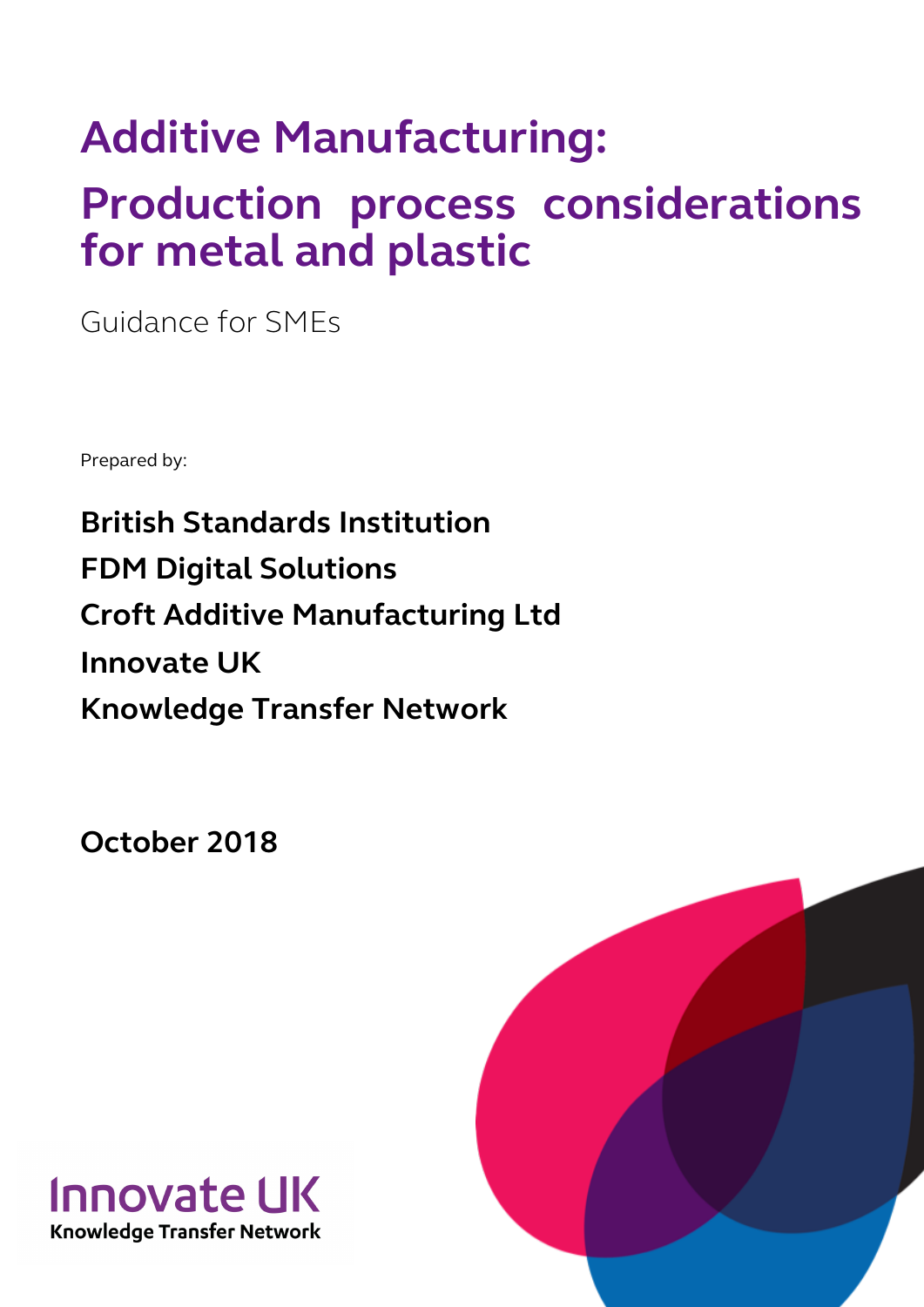### **Contents**

| Foreword                                                    |    |
|-------------------------------------------------------------|----|
| Introduction                                                | 3  |
| 1 Scope                                                     | 5  |
| 2 Terms, definitions and abbreviations                      | 5  |
| 2.1 Terms and definitions                                   | 5  |
| 2.1.1 added value                                           | 5  |
| 2.1.2 additive manufacturing                                | 5  |
| 2.1.3 directed energy deposition                            | 5  |
| 2.1.4 electronic beam powder bed fusion                     | 5  |
| 2.1.5 fused deposition modelling                            | 5  |
| 2.1.6 selective layer melting                               | 5  |
| 2.2 Abbreviations                                           | 6  |
| 3 Do you need AM?                                           | 6  |
| 3.1 The 10 key AM questions                                 | 6  |
| 3.2 Understanding the 10 key AM questions                   | 6  |
| <b>4 File formats for AM</b>                                | 9  |
| 4.1 STL format                                              | 9  |
| 4.2 Initial graphics exchange specification (IGES) format   | 10 |
| 4.3 Standard for the exchange of product data (STEP) format | 10 |
| 4.4 Additive manufacturing file (AMF) format                | 10 |
| 4.5 3D manufacturing format (3MF)                           | 10 |
| 4.6 File format considerations                              | 11 |
| <b>Annex A (informative)</b>                                |    |
| <b>Annex B (informative)</b>                                | 15 |
| <b>Bibliography</b>                                         | 25 |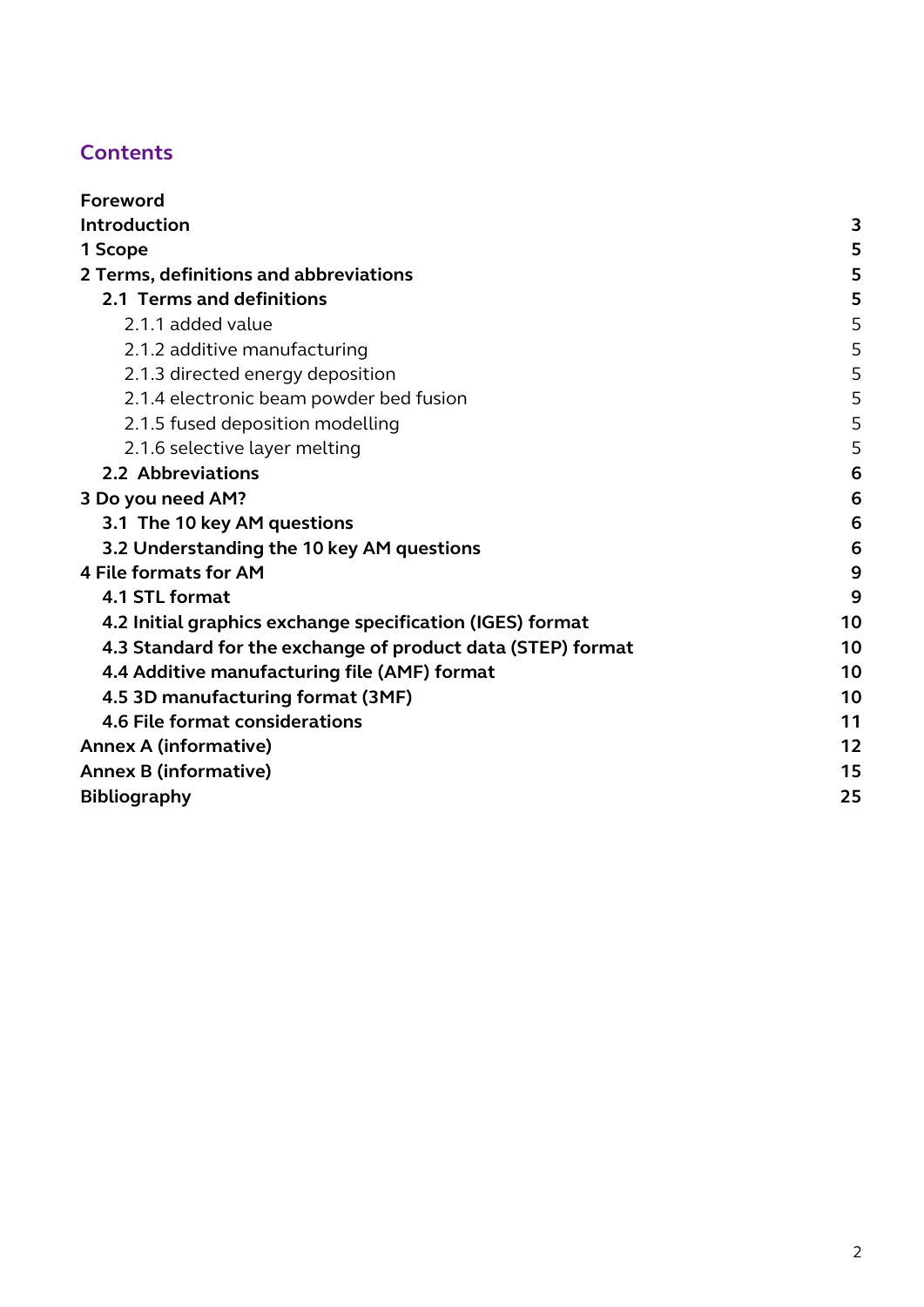# <span id="page-2-0"></span>**Introduction**

### **About Additive Manufacturing**

Additive Manufacturing (AM), or 3D printing, is not a new concept but has been developed over the past 30 years. In recent years the benefits and competitive advantage that AM can offer UK industry across sectors, in particular manufacturing, has had a growing focus by government, businesses and their customers.

"In 2017, an estimated \$1.13 billion was spent on materials for all additive manufacturing (AM) systems worldwide, including both industrial systems and desktop 3D printers. This represents an increase of 25.5% over the \$903.0 million spent in 2016. The market segment grew 17.5% in 2016 and 20.0% in 2015. These estimates include sales of liquid photopolymers, powders, pellets, filaments, wires, sheet materials, and all other material types used for AM."

"This rapid growth is forecast to continue and accelerate over the next decade. It is estimated that the UK can win up to 8% or £5 billion of this rapidly growing global market, forecast to reach £69 billion by 2025. This will have a strong effect on protecting existing jobs (63,000 by 2020) while also generating new employment."

In 2017 this was put at the forefront of UK industries by the publication of the Additive Manufacturing UK National Strategy 2018-25.

### **The aim of this guidance**

Many UK small and medium-sized enterprises (SMEs) have been slow to adopt the AM process due to a lack of understanding on whether AM is right for them, the potential business benefits, and the need to change their tried-and-tested business models.

This guidance aims to support SMEs in gaining an understanding of AM processes to assess whether the AM process is the right choice based on their requirements. A common approach for SMEs to assess if AM is right for them is essential.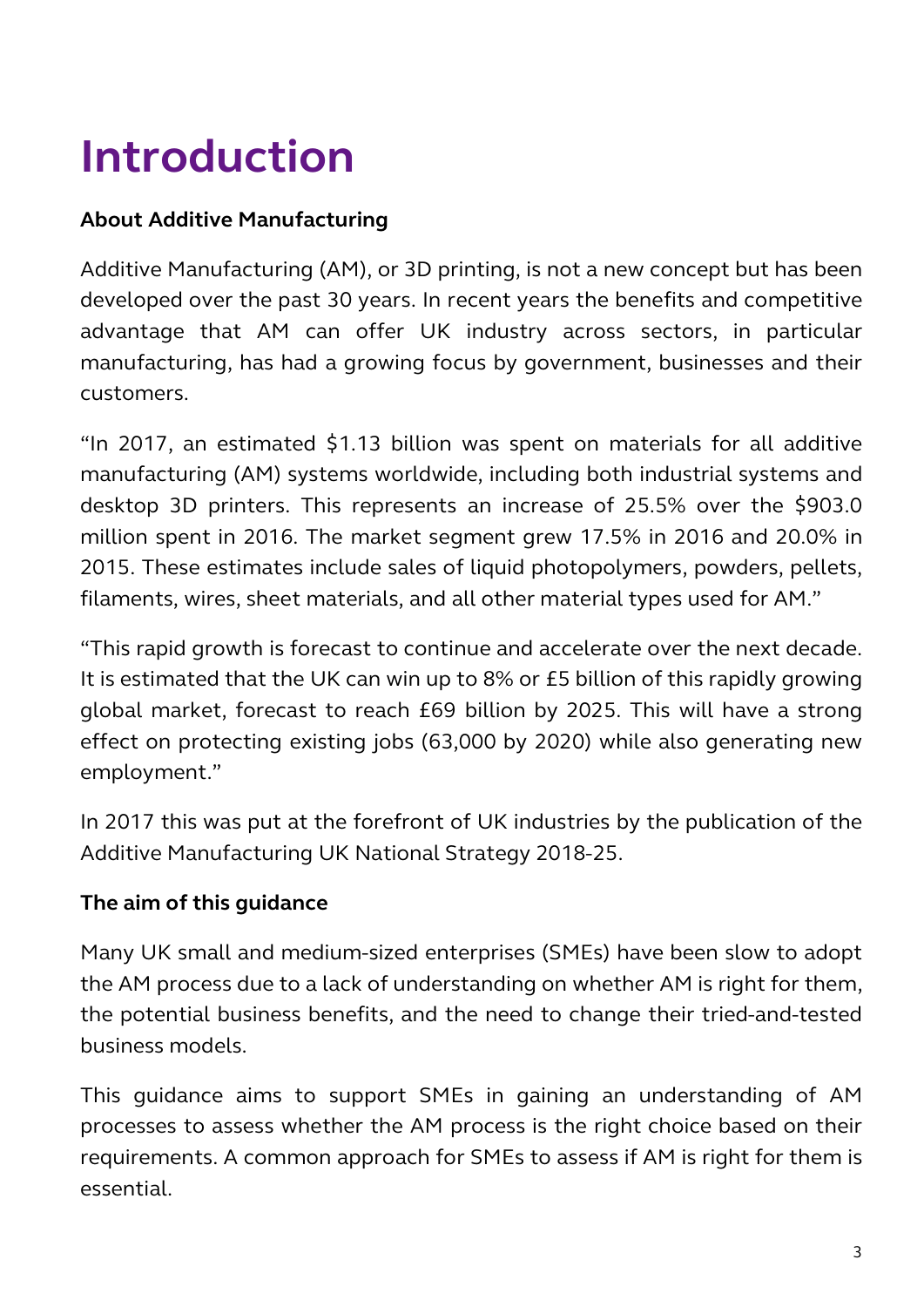The guidance outlines the key questions businesses need to answer to help feed into their design, material selection, production run and to identify opportunities that add value (e.g. improved performance, lightweighting, and supply chain value) that are critical for AM to deliver benefits to the business.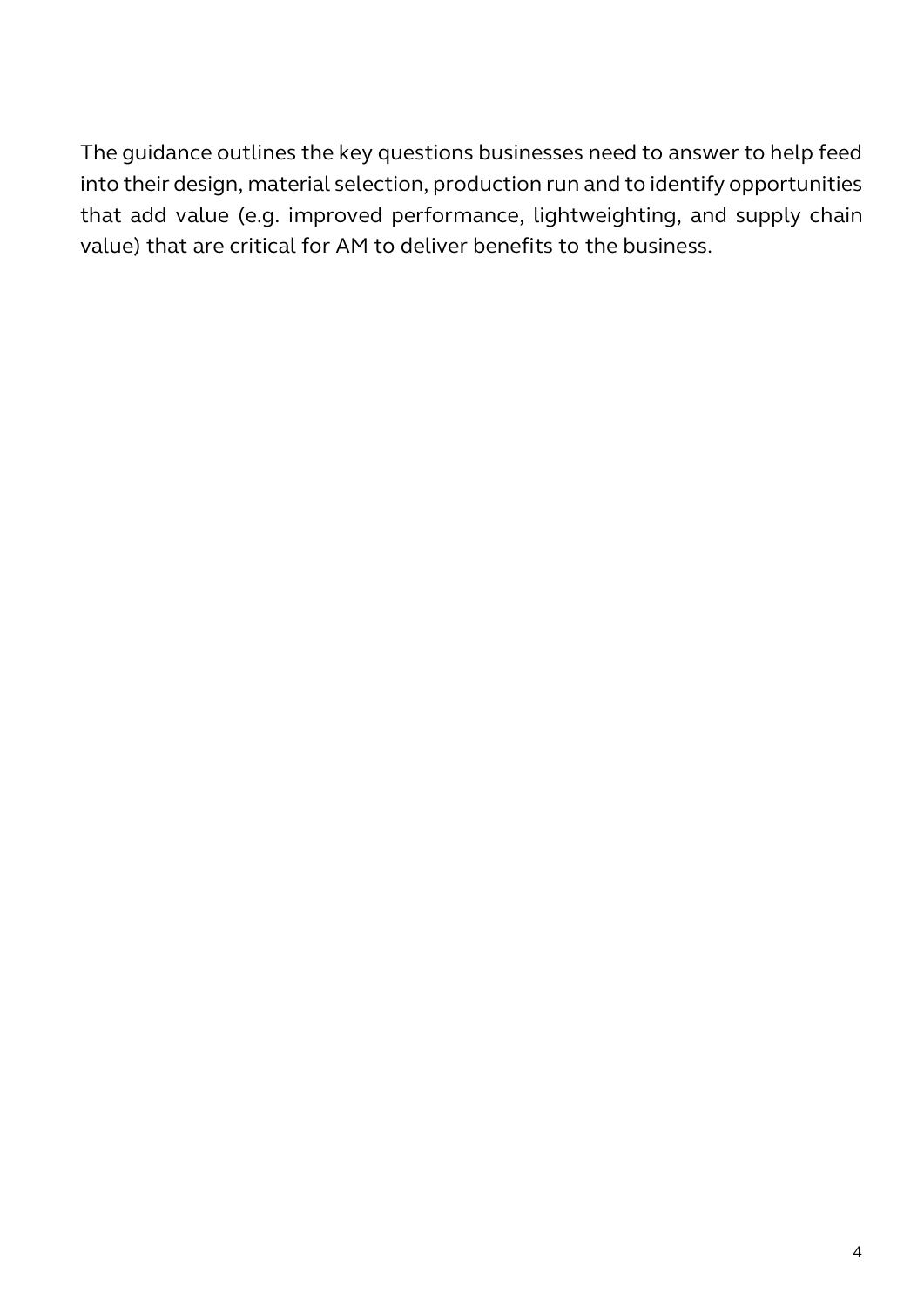## <span id="page-4-0"></span>**1 Scope**

This document gives guidance to assess the feasibility of the design for additive manufacturing (AM) parts and the selection of the relevant AM production process via the:

- material extrusion process, also known as fused deposition modelling (FDM) or fused filament fabrication (FFF) as a production method (see Annex A); and
- <span id="page-4-1"></span>• metal powder bed fusion process as a production method (see Annex B).

This document is for use by those looking to adopt AM technologies and key questions to ask before adopting the technology.

## **2 Terms, definitions and abbreviations**

For the purposes of this private standard, the following terms and definitions apply.

### <span id="page-4-2"></span>**2.1 Terms and definitions**

#### <span id="page-4-3"></span>2.1.1 added value

where a part or product is manufactured using AM where the combination of complexity, unique geometry, being unable to be manufactured by any other means and low volume create an added value service.

#### <span id="page-4-4"></span>2.1.2 additive manufacturing

technologies that build 3D objects by adding layer-upon-layer of material *NOTE These technologies can be applied whether the material is plastic or metal or other material.*

#### <span id="page-4-5"></span>2.1.3 directed energy deposition

powder fed or metal wire fed AM systems *NOTE This is also known as laser metal deposition and laser cladding.*

#### <span id="page-4-6"></span>2.1.4 electronic beam powder bed fusion

powder bed AM process where a thin layer of metal powder is selectively melted by an electron beam

*NOTE This process is similar to selective layer melting.*

#### <span id="page-4-7"></span>2.1.5 fused deposition modelling

where a thermoplastic filament is heated and extruded through a tapered nozzle turning the plastic to a liquid at the tip where it is deposited layer by layer via a machine control system then solidifying the liquid and fusing it to the layer below as it cools creating a solid 3D printed part.

<span id="page-4-8"></span>2.1.6 selective layer melting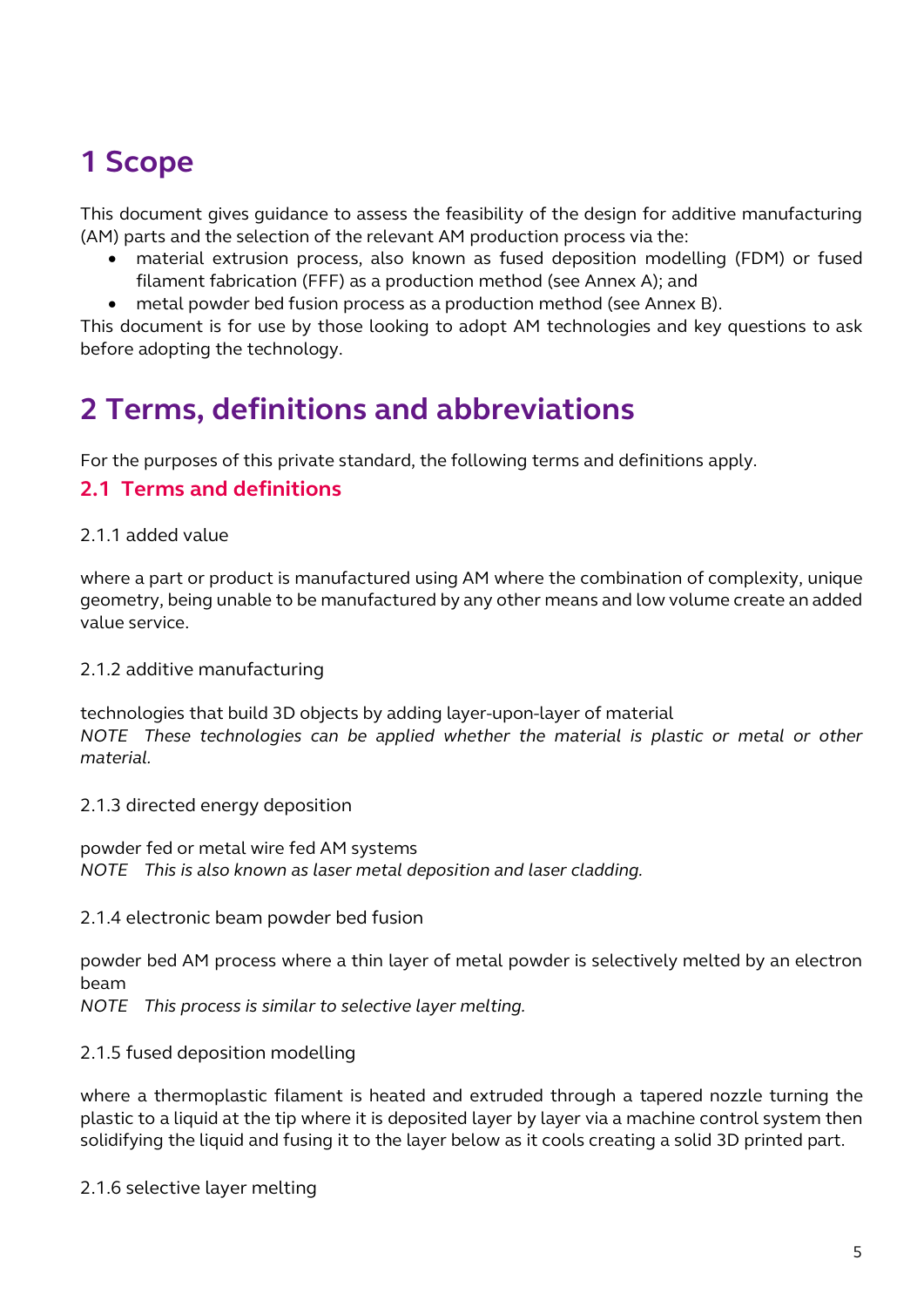powder bed metallic AM process designed to use a high-power density laser to melt and fuse metallic powders together.

### <span id="page-5-0"></span>**2.2 Abbreviations**

For the purposes of this private standard, the following abbreviations apply.

| <b>AM</b>   | additive manufacturing            |
|-------------|-----------------------------------|
| CAD         | computer aided design             |
| <b>CMM</b>  | co-ordinate measuring machine     |
| <b>DED</b>  | directed energy deposition        |
| <b>DMLS</b> | direct metal laser sintering      |
| <b>EMB</b>  | electron beam powder bed fusion   |
| <b>FDM</b>  | fused deposition modelling        |
| FFF         | fused filament fabrication        |
| <b>PPAP</b> | part production approval process  |
| <b>SLM</b>  | selective laser melting           |
| <b>SME</b>  | small and medium-sized enterprise |
| <b>SPC</b>  | statistical process control       |

## <span id="page-5-1"></span>**3 Do you need AM?**

### <span id="page-5-2"></span>**3.1 The 10 key AM questions**

From an initial enquiry to an additive manufacturing SME there are 10 key questions that should be asked before a customer adopts AM.

- 1. What is the volume of AM parts required?
- 2. Have other manufacturing methods been considered?
- 3. Has the part been designed for AM?
- 4. Could further added value be incorporated in the design?
- 5. Is 3D CAD data available for AM part production?
- 6. Does the part require industry regulations or acceptance standards?
- 7. Which material and AM processes are suitable for the part?
- 8. What are the critical features and part specifications?
- 9. Are further secondary processes to be carried out after build?
- 10. Is the AM part a repeatable batch production run?

### <span id="page-5-3"></span>**3.2 Understanding the 10 key AM questions**

Further considerations and assumptions are provided for each key question to help businesses gather the information needed before producing an AM part.

#### **1. What is the volume of AM parts required?**

The volume of AM parts should consider the following questions, including but not limited to: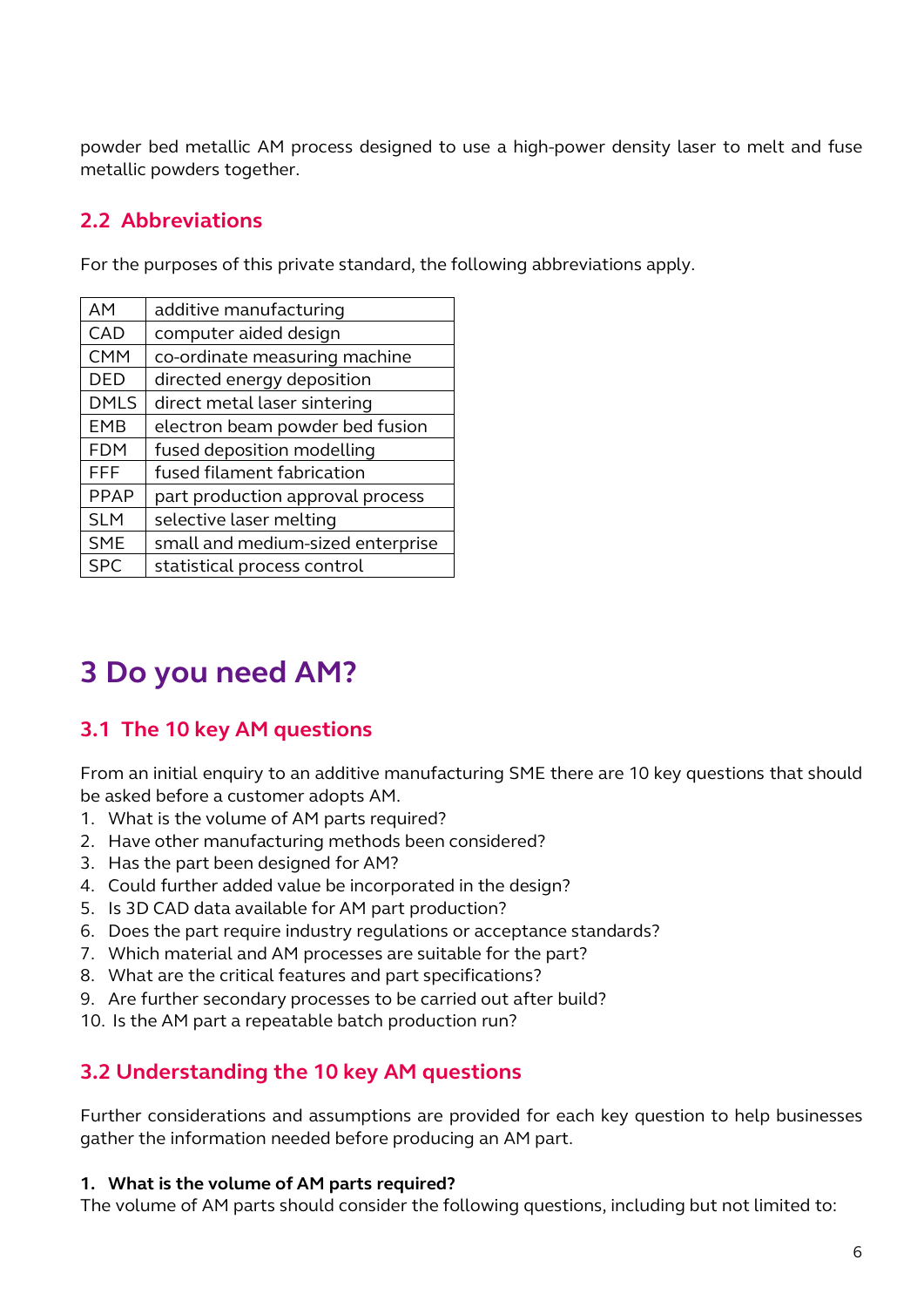- a) Does the volume of AM parts fall into low volume or mass production? (e**.**g. <100 = low volume, 15 000 parts = mass production). It should be noted that AM suits lower volume production.
- b) What is the part size? Part size should be considered in volume production.
- c) How many parts could you fit on an A3 sheet of paper?

#### **2. Have other manufacturing methods been considered?**

Considerations for other manufacturing methods include but are not limited to:

- a) High part complexity, multi-part count reduction, reduced assembly time, lightweighting, multi-function etc. which all suit the AM process.
- b) Flat and easily formed parts might suit other manufacturing processes such as CNC machining. For example, basic 2D shapes could be made easier via other methods such as CNC routing or water jet cutting, etc.
- c) Other tooling methods are available for low volume production and are considered more economical than AM.

#### **3. Has the part been designed for AM?**

The design of the part should consider the following, including but not limited to:

- a) Has design for the AM processes been applied at the product design stage?<sup>1)</sup>
- b) Design for conventional manufacturing methods are already well known in industry and applied.
- c) Design for AM is a new way of thinking about design; AM specialist guidance should be sought.
- d) Existing conventional components can be manufactured by AM; however, advice on part design for manufacture provided by the manufacturer should be sought in the early stages (i.e. the start of the design process).
- e) For AM / layer-by-layer manufacturing the different processes might require changes to the 3D design principles. These design principles should be guided by the manufacturer and materials and differ from each AM process
- f) Self-supporting structures usually result in time and cost savings including, minimizing the secondary process operations.
- g) Material selection, densities and achievable tolerances should be recorded at the design for AM stage.
- h) Individual AM process specialists should advise on the design principles required at this stage to suit the selected production process.
- i) Finite element analysis (FEA) or other computational simulations of the 3D data to determine mechanical performance (static/dynamic) and fatigue as appropriate may be sought from various third party software specialists.

#### **4. Could further added value be incorporated in the design?**

An additional question that should be considered to assess further added value is:

a) Could you incorporate any further features to add further value? For example:

multi-part to single or fewer parts (e.g. merging complex assemblies);

design optimization (e.g. FEA or optimized topology could deliver production or long-term benefits);

lightweight designs (e.g. flight or transport efficiency gains);

-

<sup>&</sup>lt;sup>1)</sup> Further information is available from:

https://www.d4am.eng.cam.ac.uk/publications/ProjectReports/D4AMLiteratureReport [4].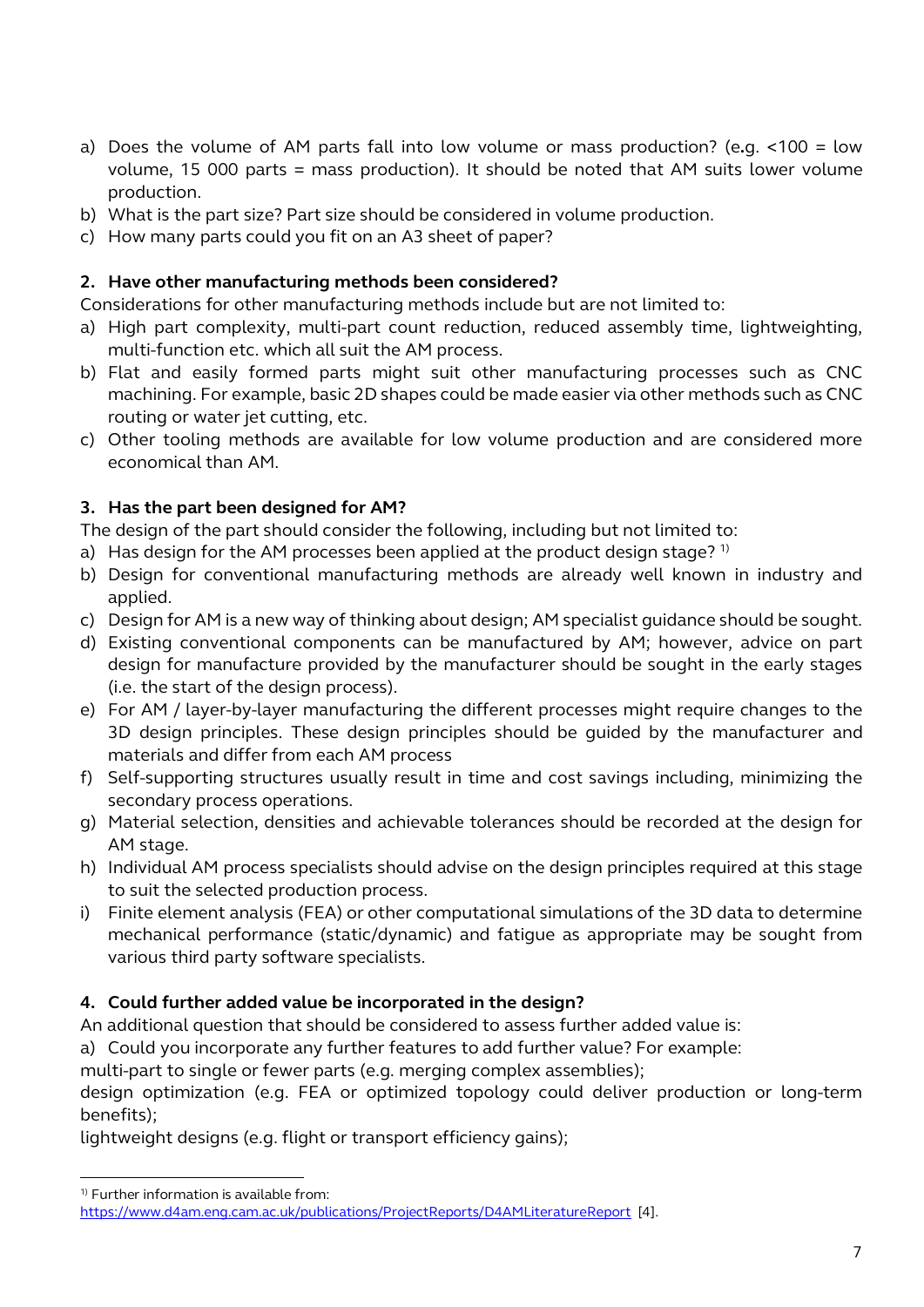a stronger supply chain by adding novel features to help reduce further production steps; built-in part identification to create ease of traceability;

novel 3D geometry to improve the end use functionality;

green benefits of parts over the lifecycle of the product; and

the consideration of intellectual property rights.

### **5. Is 3D CAD data available for AM part production?**

3D CAD data that is relevant for production of an AM part includes but is not limited to:

- a) Most accepted 3D CAD file exchange formats include for example STEP, IGES, and X T.
- b) Stereolithography (STL) file format is the industrial default file format.
- c) For STL file exporting, care needs to be taken in selecting a suitable resolution.
- d) Low resolution STL files results in faceted (flat areas) which are highly visible on the final part and result in poor build quality and failure to meet tolerance specifications.
- e) STL file size on high complex parts can be large when exporting in a high resolution setting.
- f) Advice should be sought when unsure of an optimal setting and resolution.

*NOTE See also Clause 4 for further guidance on file formats.*

#### **6. Does the part require industry regulations or acceptance standards?**

Reviewing the need for required industry regulations or acceptance standards includes but is not limited to:

- a) The level of conformance might vary by industry sector, for example:
	- 1) **Low level**: for non-critical generic part use, little or no certification might be required.
	- 2) **Mid-level**: the food and beverage industry requires regulation adherence to fulfil its hygiene standards.
	- 3) **High level**: aerospace and nuclear sectors require in-depth material and part end-to-end traceability to satisfy in depth standards such as, AS 9100.
- b) Consultation with AM process specialists at the early stages is advised to see how well the processes are suited to validation to the specific sector regulatory requirements.

#### **7. Which material and AM processes are suitable for the part?**

The suitability of the material and AM processes should consider the following, including but not limited to:

- a) Selecting comparable AM like-for-like materials to help identify the chosen AM production process.
- b) For some applications the material specification leads to a singular AM process option.
- c) Defining material properties (e.g. high temperature allows a greater freedom of the AM production process options available for example, specific plastic and metal materials can be used).
- d) Designing for a specific AM process does not always allow it to be produced successfully on another AM process.
- e) Specialist advice should be sought when selecting the material and AM process.

#### **8. What are the critical features and part specifications?**

The critical features and part specifications to identify include but are not limited to:

- a) 3D data files do not show critical areas or dimensional tolerances.
- b) To detail critical features a 2D drawing needs to be produced to set out the areas that require further thought, for example:

surface finish;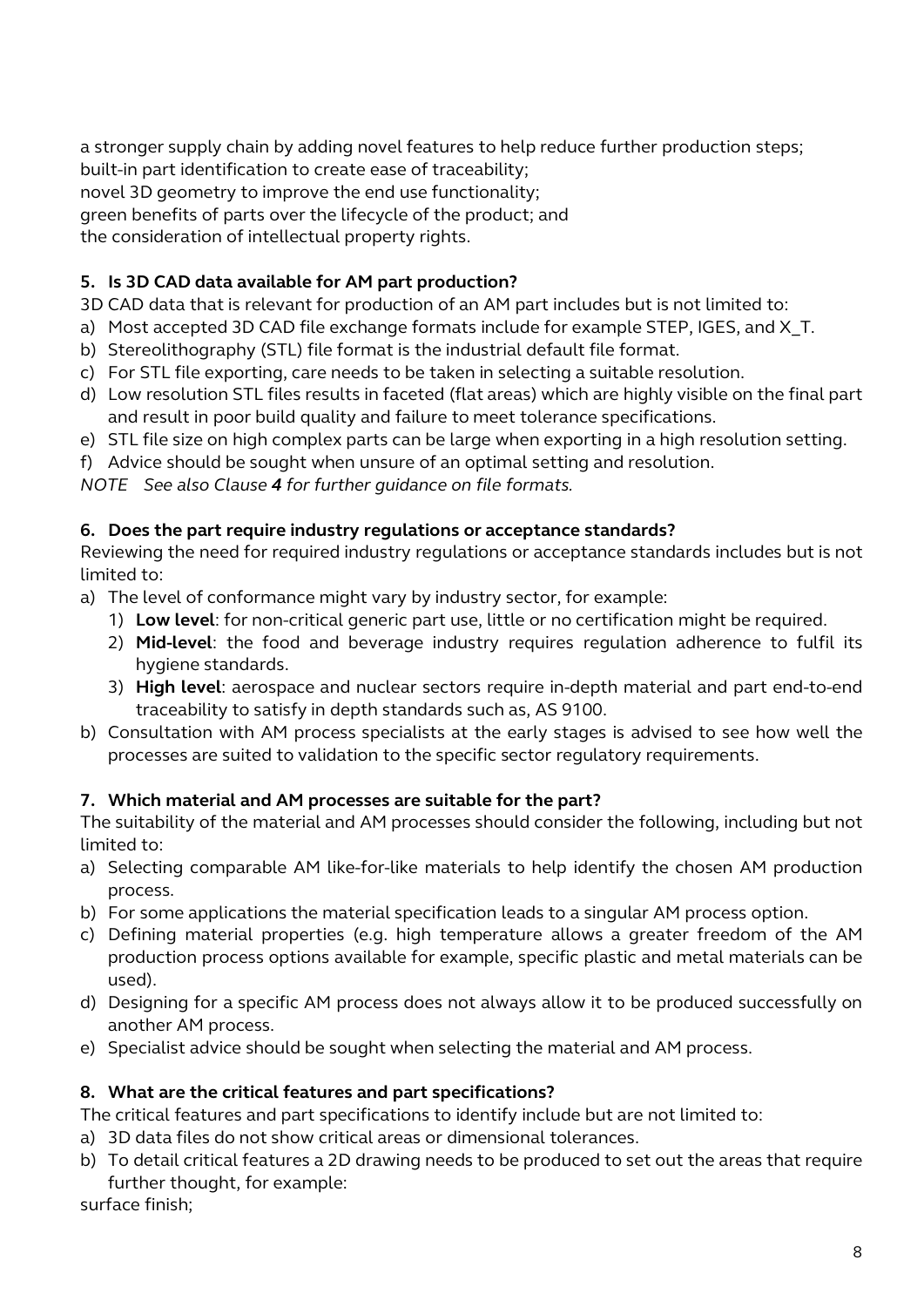tolerance information; and

whether holes require post-processing (e.g. diameter information).

- c) Further information applied might specify a tapped thread requirement, or a bore tolerance on the final part which needs further processing.
- d) All non-specified areas on the drawings are treated as generic build and post processing parameters set out by the chosen AM process.
- e) Each AM process has varied achievable tolerances, advice on critical features is advised at the early design stages as they can affect the ability to build and could add to the required post processing costs.

#### **9. Are further secondary processes to be carried out after build?**

To assess if further secondary processes are required the following points should be known, including but not limited to:

- a) Secondary processes require additional documentation to set out details of any postprocessing steps required. For example, thermal heat treatment, surface modification, oils, chemicals, paints and abrasives to be used that are accepted by the end customer.
- b) Test coupons might be required to test the secondary processing methods ahead of final part production.

#### **10.Is the AM part a repeatable batch production run?**

To assess if the part is in a repeatable batch production run the following considerations should be identified, including but not limited to:

- a) The number of components being produced in any one build is individual to each AM process and machine type.
- b) Variations such as X & Y build dimensions, and the volumetric Z height add further options to batch production runs.
- c) Optimal number of components produced per build is subject to part size, build orientation, build envelope and AM process.
- d) The quantities being produced do not fall into the normal 1, 10 and 50 off. Rather a more specific part per build multiplied by number of production runs might be more cost effective.
- e) Advice on batch production run efficiencies should be given by the AM process specialists.

# <span id="page-8-0"></span>**4 File formats for AM**

### <span id="page-8-1"></span>**4.1 STL format**

There are many CAD models of component geometry and these representation models vary from one system to another. The STL file format has been used as a de facto standard file format as the standard interface to convey geometric information from CAD software packages to AM systems. $^{2)}$  This format is used in many AM systems to deliver the component geometry from the design programme to the AM system. The STL file consists of triangular facets representing the outside skin of an object. The STL file is a facet model derived from precise CAD drawings and therefore is an approximate model of the part.

Advantages of the STL file include; simple method of representation of 3D data and data transfer.

-

 $2)$  Jacobs, 1992 [5]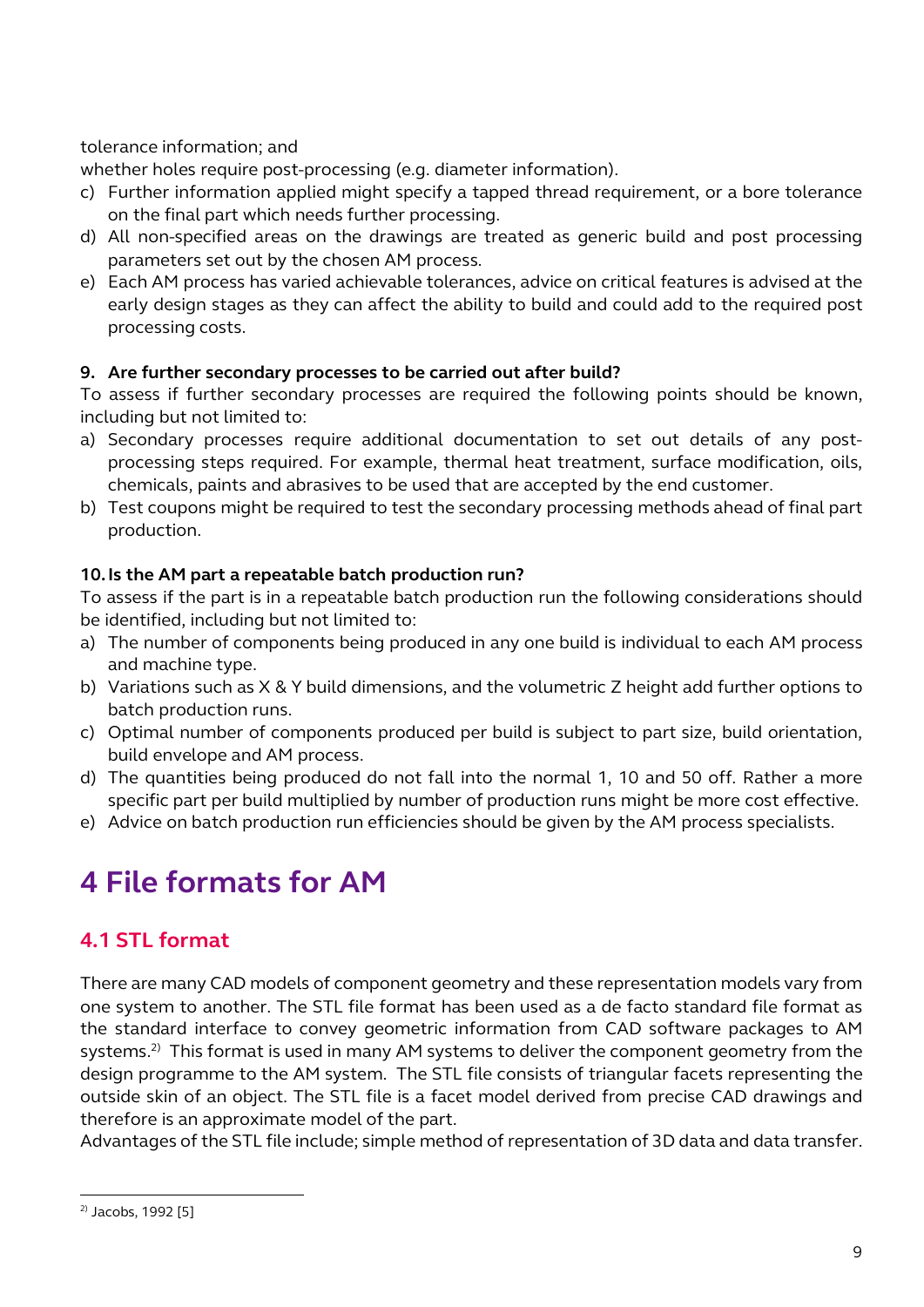Disadvantages include; the STL file contains redundant data and can be very large, geometry flaws, such as gaps, overlapping facets, can exist in the STL file which may lead to a requirement for file repair. This may take considerable time, but also may be irreparable. The AM operator may return a non-repairable file to the customer/file generator for repair. In addition, the STL file needs to be saved at a high enough resolution to avoid the generation of facets in the STL model. These facets are non-repairable and if this file was to be used in the build the part would be built as faceted. For example, a cylinder would not appear round rather it would have multiple flat facets all the way round the cylinder. The file supplier may be asked to save their file at a higher resolution or supply the file in another format. Very large STL files may also take a long time to slice and in this instance the file supplier may be asked to supply a file of a lesser resolution. Once an STL file has been created from a CAD model conversion back to a CAD/solid model is unsuitable as information is lost and the model is not the same as the original. For 3D scanning a STL can be produced from the acquired data point cloud for reverse engineering of components.

### <span id="page-9-0"></span>**4.2 Initial graphics exchange specification (IGES) format**

IGES is a file format used to exchange graphic 3D data between commercial CAD systems.3) IGES files contain geometric, boundary and topological information. The IGES file provides a precise CAD model of the part and the file format is widely used. The IGES file can be large and some AM software systems may be able to slice the part but other AM software systems may require the file to be converted to an STL format. If build supports are required, such as for SLM, they cannot be created in the IGES format.

### <span id="page-9-1"></span>**4.3 Standard for the exchange of product data (STEP) format**

The STEP model data file format is a CAD file format usually used to share 3D models between users with different CAD systems and is defined in ISO 10303. This file format is newer than IGES. The geometric 3D data of the part is generated as a solid rather than the surface model of the IGES file. This file format is now more commonly used than IGES. $4$ )

### <span id="page-9-2"></span>**4.4 Additive manufacturing file (AMF) format**

AM technology has advanced from production of simple parts to complex parts with a wide range of shape, textures and colours and with it an open standard file format. AMF has been developed in ISO/ASTM 52915:2013. This format has been designed to allow any CAD software to describe the shape and composition of any 3D object for fabrication on any 3D printer.

### <span id="page-9-3"></span>**4.5 3D manufacturing format (3MF)**

3MF is being developed by an industrial consortium involving many of the AM machine manufacturers. It is a 3D printing format that allows design applications to send full-fidelity 3D models to a mix of other applications, platforms, services and printers. This format differs from STL as it can contain colour, material information and mesh topology. *NOTE Further information is available from: https://3mf.io [\[6\].](https://3mf.io/)*

-

<sup>3)</sup> Reed et al, 1991 [7]

<sup>&</sup>lt;sup>4)</sup> Marjudi et al 2010 [8]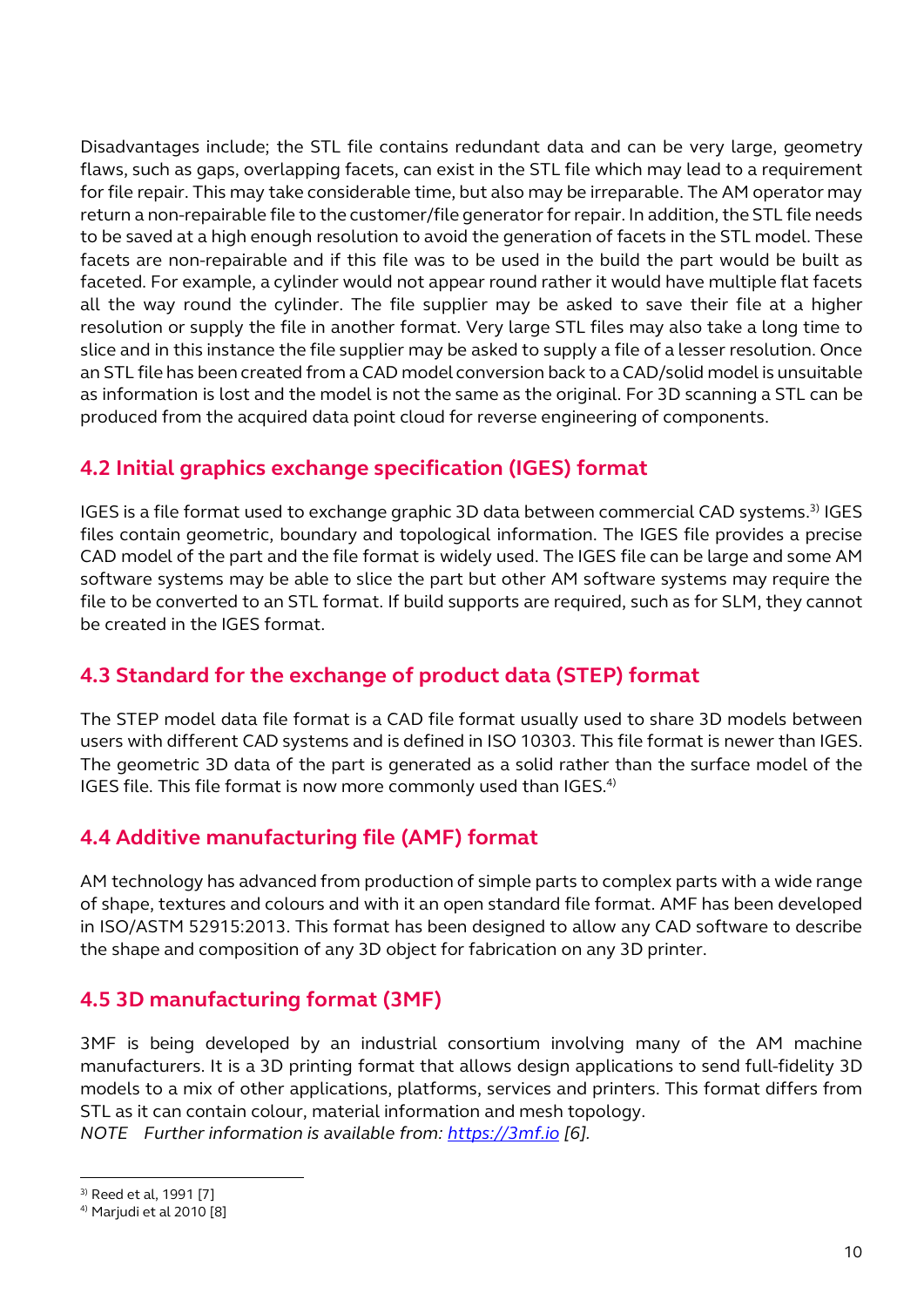### <span id="page-10-0"></span>**[4.6](https://3mf.io/) File format considerations**

Generation of 3D CAD geometry of the part may be produced in multiple software programmes. The final export format of the files may be dependent on the options in the software used. The customer should confer with the AM provider on the quality and suitability of any of their supplied files.

For all 3D representation file formats no information of dimensions, hole requirements, other part specifications, or tolerances are contained within the file. Software developers are working to add this type of information within 3D file formats. Additional information should be supplied in a 2D reference drawing or as a list of specifications to the AM operator.

The original file supplied by the customer may be altered or changed through 'repair' steps (see **4.1**) and a new version of the file may be created by the AM operator.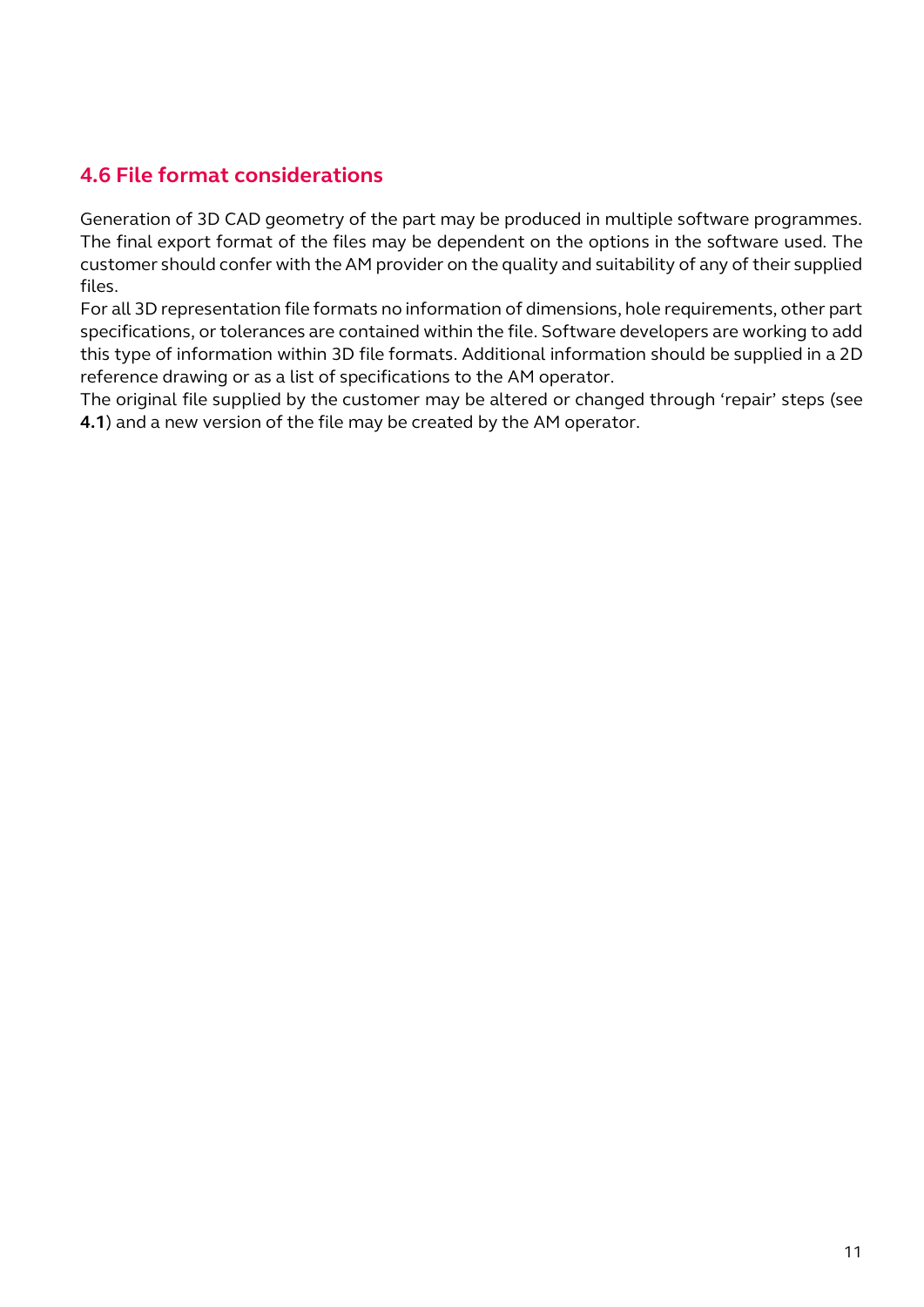# <span id="page-11-0"></span>**Annex A (informative)**

#### **Production process for plastic**

#### **A.1 FDM - General**

The guidance in Annex A establishes the manufacturing process options and procedures for the manufacturing of plastic components using the FDM process on Stratasys production technology.

Other terms associated with this process are FFF and material extrusion to name a few.

#### **A.2 Quotation checklist**

These are general considerations to be made during the quotation and design stages prior to machining which are outlined in **A.2**.

#### **A.2.1 Part information**

Information required to successfully quote an FDM thermoplastic part should consist of:

- a) A 3D data file, STL format preferably, if not other 3D file formats can be received via various other exchange formats such as IGES, STEP etc.
- b) The chosen thermoplastic material required to manufacture the part such as ABS, Polycarbonate or Ultem 9085. Material data sheets are available with basic test data to allow a suitable choice to be made.
- c) Build resolution is defined by the layer thickness ranging from (0.18-0.5) mm, this differs for each material so seeking advice on the build matrix options is necessary.
- d) A 2D drawing of the part is advised to set out the manufacturing method, build direction, material, quantity and any notes relevant to the part such as tolerances, critical features, surface finish, and referencing the company's internal standards for the manufacturer to follow ensuring procedures are incorporated to an acceptable level.
- e) Post-processing considerations are documented and understood at the quotation stage to enhance the part after machining. Options such as metal plating, smoothing, resin sealing and paint spraying are some of the options available, and advice should be sought from the manufacturer for finishing options.

#### **A.2.2 File orientation and preparation**

Using the machine software provided the following processes are followed:

- a) The 3D data is orientated into the correct X,Y,Z direction specified on the production drawing. If no specifics are given the orientation is set by the manufacturer based on previous knowledge and good practice.
- b) The FDM machine of choice is selected based on part size, material and build layer thickness.
- c) Standard software parameters are generally accepted to allow a satisfactory build however, various overriding parameters can be changed such as:
	- **Layer thickness (Z height)**  layer build thicknesses are generally defined as (0.18 0.25, 0.33 and 0.50) mm, however some platforms may have further options available. This also defines the extrusion tip on the machine which range from a T12 (0.18 mm) to a T40 (0.50 mm).
	- **Contour material width** extra control in the software allows experienced users to fine tune this setting to allow optimal part quality to ensure a more robust product to meet the customer's requirements. This is usually in a range of (0.4-0.68) mm but other systems may differ.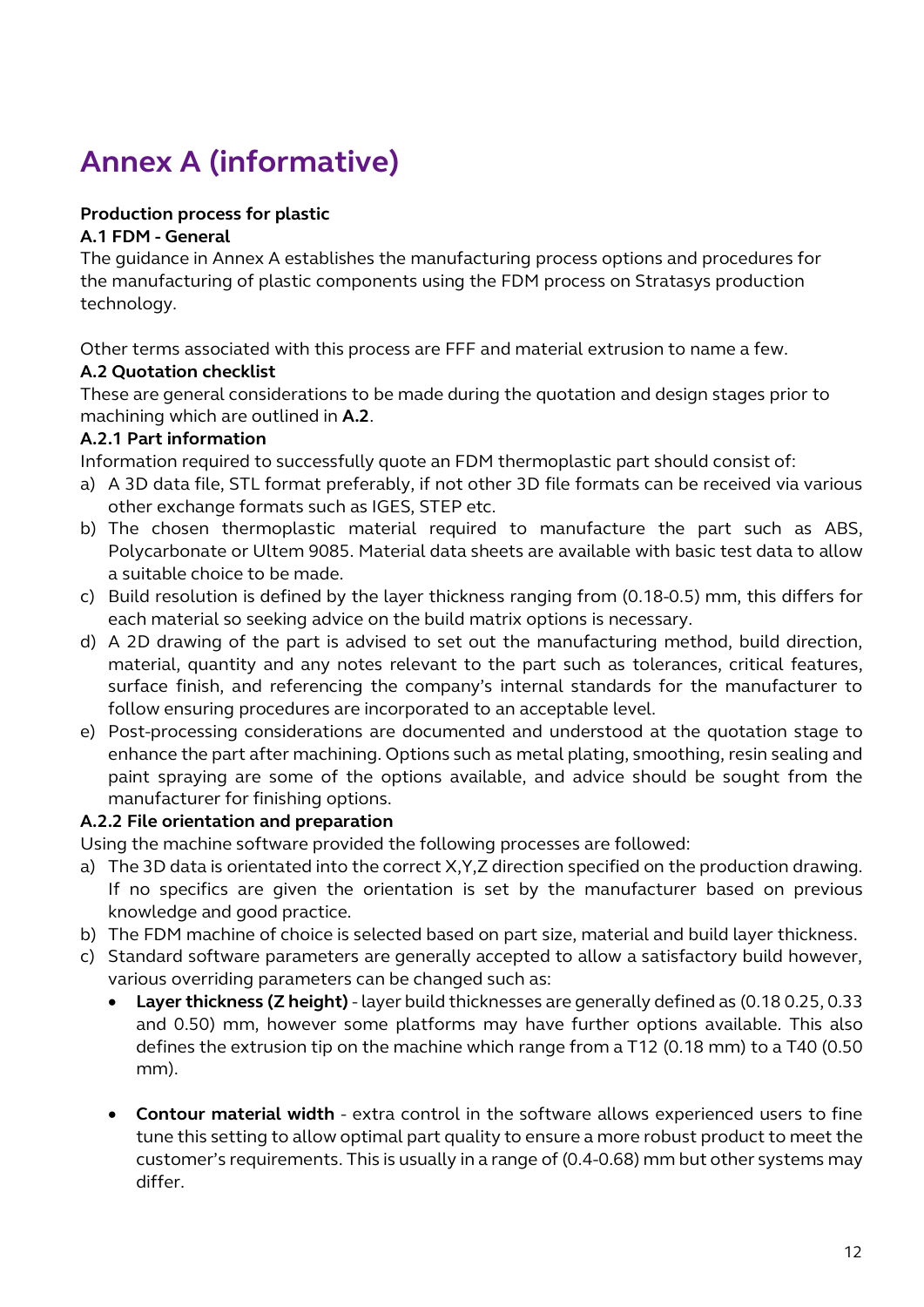- **Raster fill direction** this is a parameter defined in the processing software to allow added build control during the slicing of the 3D CAD model, parameters can be defined by the customer or the manufacturer to ensure the optimum settings for part manufacture.
- **Raster air gap**  a parameter or setting that can allow parts to be built with increased control for advanced users with the end part to be manufactured in mind. This allows added value to be factored in during the manufacture, and is generally for parts with large wall sections.
- **Support type**  the normal default support type is acceptable, however further options of sparse and breakaway allow enhancements that could benefit the post-processing of support removal.
- **Visible surface**  allowing an overriding parameter for more experienced users to enhance the exterior look of the final product when used in conjunction with other advanced settings.
- **Part interior style**  this parameter allows experienced users to change the part build structure and have accurate control when producing highly complex parts and specific high value customer standards for production.
- d) Once the software parameters are defined the software slices the 3D data with the desired settings, this creates a build file or a .CMB file that is machine code to then allow the part to be sent directly to the production machine.

#### **A.2.3 Machine preparation prior to production**

Guidance from the machine manufacturer on regular machine maintenance should always be followed, however, internal additional steps should be considered, for example:

- checking the tip wipers for wear ahead of production to allow a clean tip wipe ahead of each build layer;
- checking the purge chute is clear preventing a backlog during production;
- checking that the build chamber is clear of debris and a new sacrificial build sheet is placed in ahead of each production run; and
- ensuring that the correct material and a sufficient amount is loaded prior to pressing go on the machine.

#### **A.3 Part removal after build**

After the build is complete the parts can be removed from the build chamber. Care should be taken as heat is involved and the relevant personal protective equipment (PPE) should be worn. Each different designed 3D printed part needs an individual approach to support removal and the relevant care should be taken when using generic tools to aid the process.

Tools such as plyers, chisels, scrapers, side cutters and Dremel tools are an example of equipment required to aid support removal.

Critical features on the part set out at the quotation stage need more high-end engineering tools, for example drills, reamers and threaded inserts.

Surface finishing specifications set out at the quotation stage require extra tools such as orbital sanders, fillers, varying grades of sandpaper to achieve the customer specification.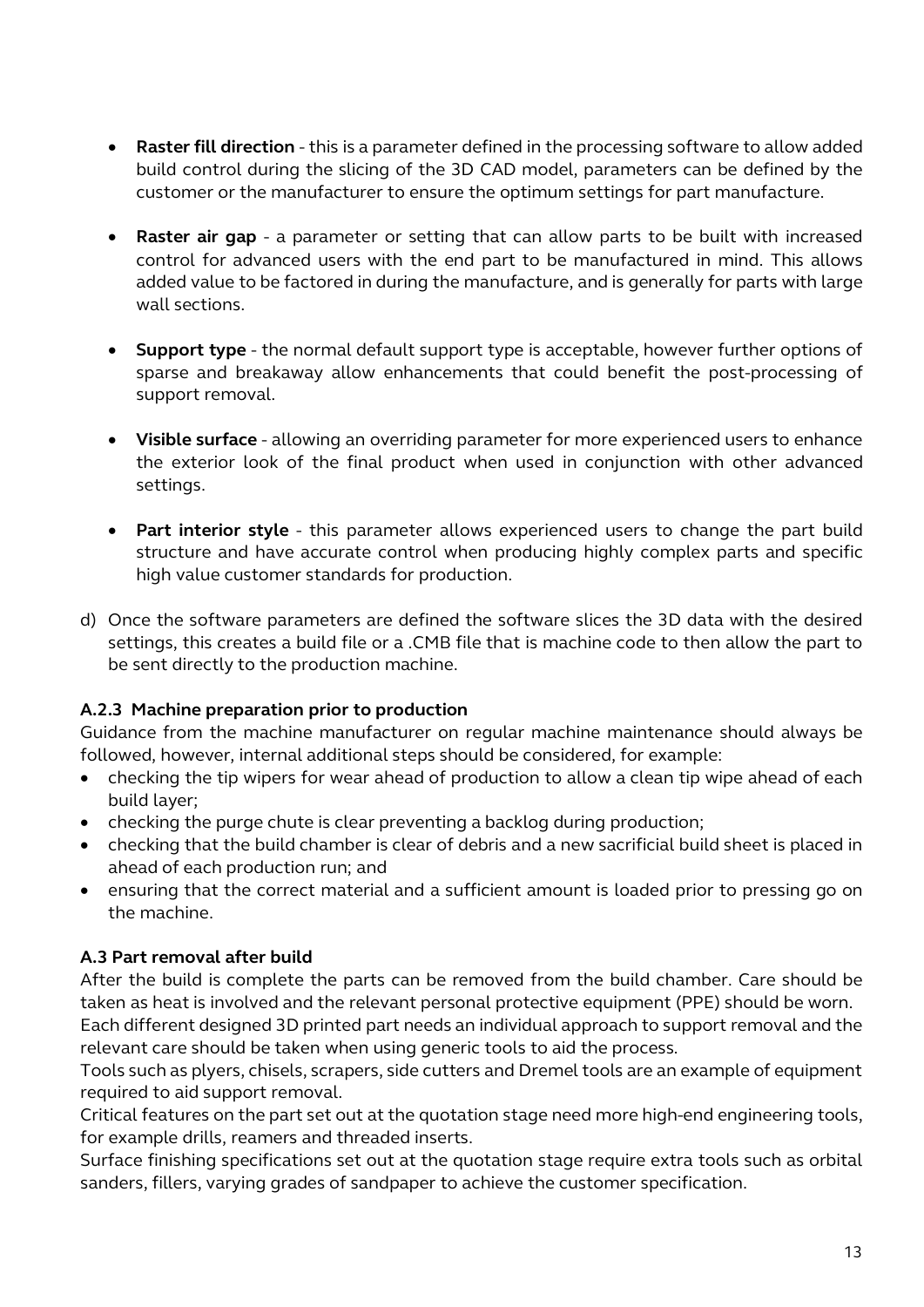#### **A.4 Part inspection and quality**

General prototyping only requires an overview quality check prior to shipping.

Additive manufactured production parts may have to follow a more stringent process defined between the manufacturer and customer at the quotation stage; these may include procedures such as statistical process control (SPC) checks or follow the production part approval process (PPAP) automotive quality standards.

Equipment used to satisfy this element of quality could range from Vernier calipers, Micrometer, hole gauges, depth gauges, co-ordinate measuring machines (CMM) or maybe more advanced surface laser scanners are required on complex 3D shapes.

All relevant paperwork to satisfy the production element of AM should be supplied with parts to complete the parts being delivered to the customer. This differs between industry sector such as automotive and aerospace and should be agreed at the initial customer audit stage.

Where full material traceability is required it is important to supply a material certificate of conformity to allow batch production to be controlled.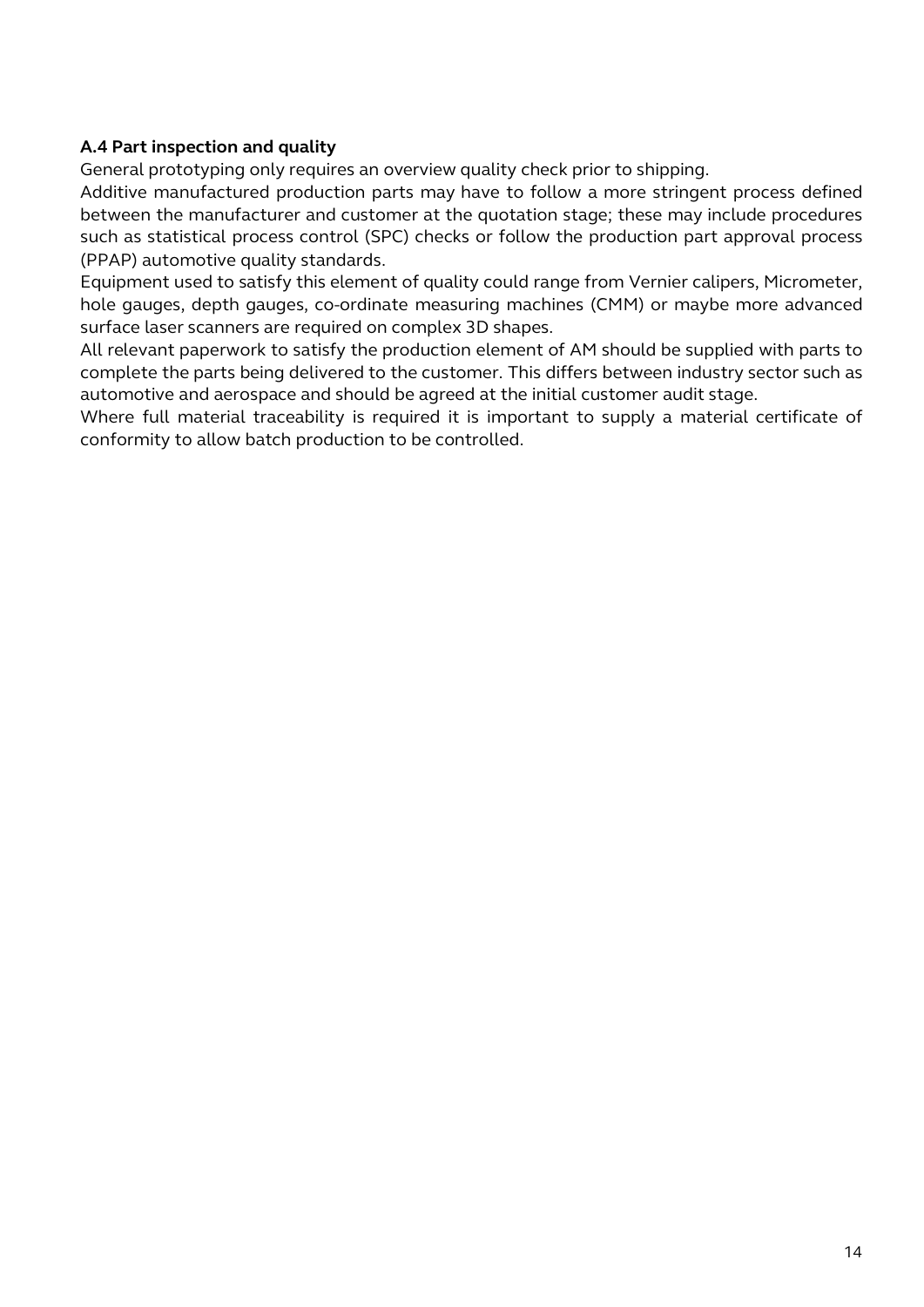# <span id="page-14-0"></span>**Annex B (informative)**

#### **Production process for metal B.1 Metal AM processes**

#### **B.1.1 Direct metal laser sintering (DMLS)/Selective laser melting (SLM)**

Selective laser melting (SLM) can be considered to be a subcategory of direct metal laser sintering (DMLS) / selective laser sintering (SLS) /direct laser sintering (DLS) which are all generic metal powder bed fusion AM processes.5)

For these AM processes, the 3D CAD model is sliced into a number of finite layers and uploaded to the SLM machine. The required thickness of powder is laid down onto the build plate and the laser is directed to melt the boundary and inside of the part. A further layer of powder is added and the laser again melts the powder within the parts next sliced layer.

The process is repeated with the melted particles fusing to form the component layer by layer. The component is built in either an argon or nitrogen environment. The 3D component formed is of near net shape and may require post-processing (e.g. post-machining to the required dimensions, or polishing to improve surface finish). Build supports anchor the component to the build plate and are used to support the part during the build, where applicable, and to avoid deformation due to residual stresses.

These build supports are removed by the AM operator as part of the post-processing operation. A wide range of materials is available for SLM/DMLS/SLS. These include Aluminium alloys, Cobalt based alloys, tool steels, Nickel based alloys, stainless steels, Titanium alloys, precious metal alloys and Copper alloys. Material trade names for these materials vary between manufacturers.

#### **B.1.2 Electronic beam powder bed fusion (EBM)**

In this process the machine distributes a layer of powder on the build platform which is then melted according to the sliced layer of the CAD file. The build platform is lowered by the layer thickness and a further layer of powder added. The electron beam melts the powder according to the CAD design and this process is repeated until the components are completed.

EBM requires supports structures, just like any other metal AM process. But in EBM, the supports do not need to extend all the way to the build platform or any other solid part. Instead, supports can start anywhere within the powder, allowing for the build volume to be entirely filled with parts. Supports can be from as little as 3 mm long to about 25 mm maximum, depending on component size.

#### **B.1.3 Directed Energy Deposition (DED)**

For this process a laser beam is utilized as the energy source and the metal material either powder or wire is passed through a nozzle. The laser or electron beam is focussed on the substrate, either a build platform or a component for cladding or repair, a melt pool is created and the metal material, either wire or powder, is added to the melt pool.

The melted particles fuse and solidify to form the added layer of the material. The nozzle, with the laser or electron beam and material, moves around the substrate along the path directed by the sliced CAD model. Here layers of metal material are layered around the part (cladding) or are built up to form the component. DED can be utilized for repair and fabrication. Advantages of this

-

<sup>5)</sup> Kruth et al 2005 [9]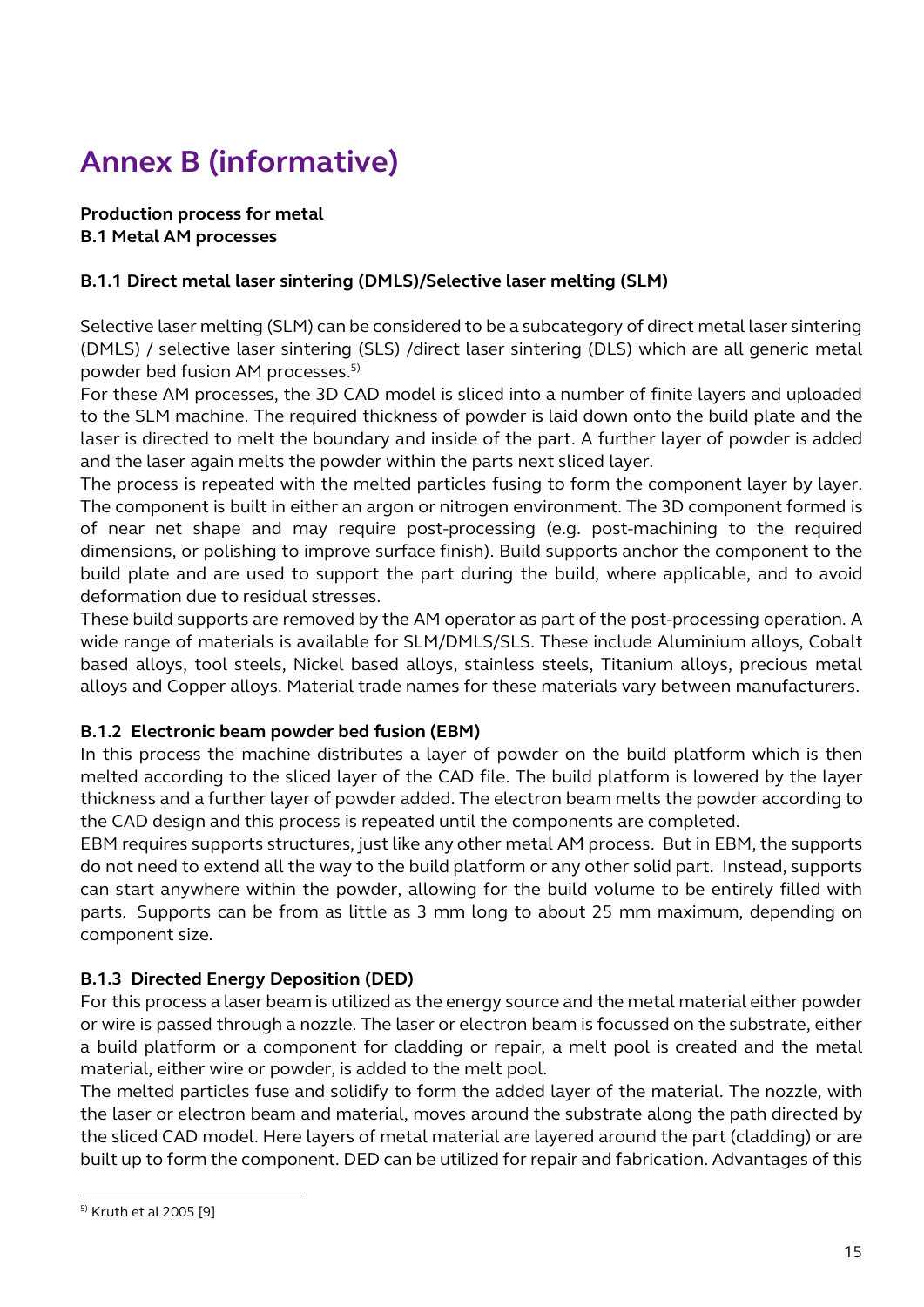technique include the manufacture of large parts at lower temperatures. The components produced have a lower resolution and are fully dense without internal porosity or powder inclusions but usually require post-machining of critical areas to fit.

Materials available include Inconel, Cobalt based alloys, carbides, stainless steels and Titanium alloys. AM components may require post-machining, for example CNC post-machining to achieve net shape.

*NOTE Further information is available from:* 

*http://www.twiadditivemanufacturing.com/capabilities/metal-processing/laser-metal-deposition/ [\[10\].](http://www.twiadditivemanufacturing.com/capabilities/metal-processing/laser-metal-deposition/)* 

#### **B.1.4 [Binder jetting](http://www.twiadditivemanufacturing.com/capabilities/metal-processing/laser-metal-deposition/)**

[A powder bed AM process originally developed at MIT, USA, and c](http://www.twiadditivemanufacturing.com/capabilities/metal-processing/laser-metal-deposition/)ommercialized in slightly different forms by Exone and Hoganas. An inkjet is used to deposit an 'ink' into a metal powder bed and this bonds the particles together where needed corresponding to the component slice. Further layers of powder are added with the directed application of the binding ink. This part of the process is carried out at room temperature. Once complete the part is debound and the material is either sintered to form the final component (Hoganas) or infiltrated with another metal such as bronze (Exone). No build supports are required in this process. Many other less mature processes are becoming available including desktop metal, mark forged, and sandmold printing amongst others which have the potential for quicker part production for small parts. *NOTE Further information is available from: http://www.metal-am.com/introduction-to-metaladditive-manufacturing-and-3d-printing/metal-additive-manufacturing-processes/ [\[11\].](http://www.metal-am.com/introduction-to-metal-additive-manufacturing-and-3d-printing/metal-additive-manufacturing-processes/)*

#### **B.1.5 [Material extrusion](http://www.metal-am.com/introduction-to-metal-additive-manufacturing-and-3d-printing/metal-additive-manufacturing-processes/)**

[In this process a printer heats and extrudes bound metal rods in a manner similar to FDM.](http://www.metal-am.com/introduction-to-metal-additive-manufacturing-and-3d-printing/metal-additive-manufacturing-processes/) The part is deposited layer by layer according to the sliced CAD model. The binder is then removed from the component using dissolving fluid and the component is placed into a furnace to deliver the sintering of the metal. The part is built at an oversize as the subsequent processes result in part shrinkage. The AM operator should advise on the management of CAD model and heat treatments used in this process. Materials available include Aluminium, copper, stainless steel, tool steel, copper bronze amongst others.

#### **B.2 Process guidance and notes for SLM**

The guidance provided in Annex **B** establishes the manufacturing process options and procedures for the manufacturing of metallic components using the SLM process on Realizer production technology.

#### **B.3 Considerations for metal AM**

#### **B.3.1 AM design for metal AM**

The 3D CAD drawing of the component design may be designed by the customer or the AM operator or another provider. File formats are described in Clause **4**. The CAD file is examined for suitability in its present format for production by the metal AM process. The CAD file is uploaded into AM software to determine the best part orientation and support strategies.

#### **B.3.2 Build supports**

Layer by layer AM manufacture can offer design freedom to produce complex components. Most metal AM systems utilize build supports to anchor the part to the build platform, to support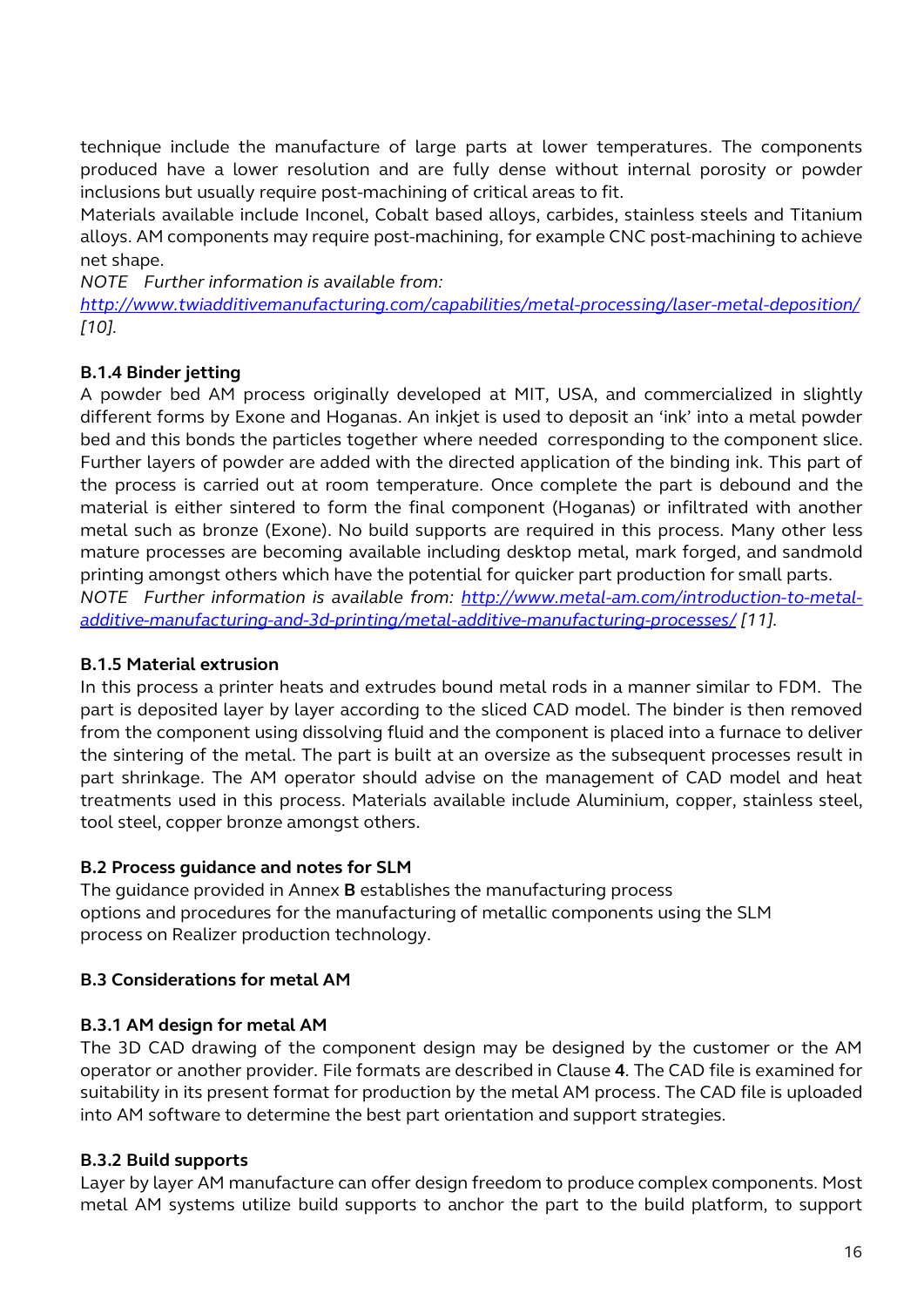overhanging areas of the parts as well as internal supports within channels and hollows and to provide heat sinking of the part. The component may be built directly onto the build platform if the component is removed by wire erosion.

Overhanging areas such as two faces meeting at right angles need build supports to form this part; inclusions of chamfer areas may avoid the need for these build supports. Internal square or rectangle channels whose side is parallel to the build platform would also require build supports within the channel that may not be removable after the build.

Build supports would not be required if the square channel was rotated 45° and build on point. Round channels of smaller dimensions may be built without supports in some AM systems, the AM operator can advise on where the build supports are required in the design, to suit optimized orientation and if the design needs to be altered to avoid build supports in inaccessible areas for post-build removal.

#### **B.3.3 Surface finish**

Generally, the surface finish of an AM metal part as built is rougher than one produced by a subtractive process, for example CNC machining. Designers should determine if they require a machined finish, e.g. surface roughness (Ra) of <3 µm, on any surface that is accessible post-build and indicate this prior to build. The surface roughness on a metal AM part varies over the part and is dependent on the orientation of each facet in the build, the material used, the layer thickness and laser settings used to produce the part. Surface roughness acts as a stress concentration therefore affecting the fatigue life of the part which changes with any subsequent postprocessing.

#### **B.3.4 Tolerances**

The AM operator provides the tolerance suitable for different materials. AM metal components are built with the outside edge larger than the CAD file and the inner surfaces smaller than the CAD file therefore the tolerance given may be a larger range. The AM provider should be able to advise whether closer tolerances can be achieved per component. Holes requiring subsequent drilling and/or tapping should be clearly defined prior to the build.

#### **B.3.5 Powder removal**

For enclosed light weighted areas a powder removal system is required to remove the unmelted powder from enclosed/lattice filled spaces. Loose powder within the part is removed by the operator. The method for removal of powder is to be included, as failure to remove the powder increases the part weight. Powder removal holes/systems are welded shut after powder removal. Loose powder can consist of unbound powder particles, and partly fused particles. Some partly fused particles may be dislodged when the part is in use, so care should be taken to ensure that all powder is removed by the use of ultrasonic cleaning or other methods, especially for food, healthcare and other applications. Higher part complexity may increase the difficulty in dislodging powder in semi-enclosed or small spaces. Ultrasonic cleaning methods may be used to remove loose powder in complex parts. For further sealing of the part another abrasive or chemical post process such as grit blasting may be considered.

#### **B.3.6 Build volume**

The AM operator provides the size of the build volume available. The build platform, also known as the build plate, is made from the same material as the metal powder used. Some metal AM processes, such as SLM, can build one 'layer' of components and others, such as EBM, can build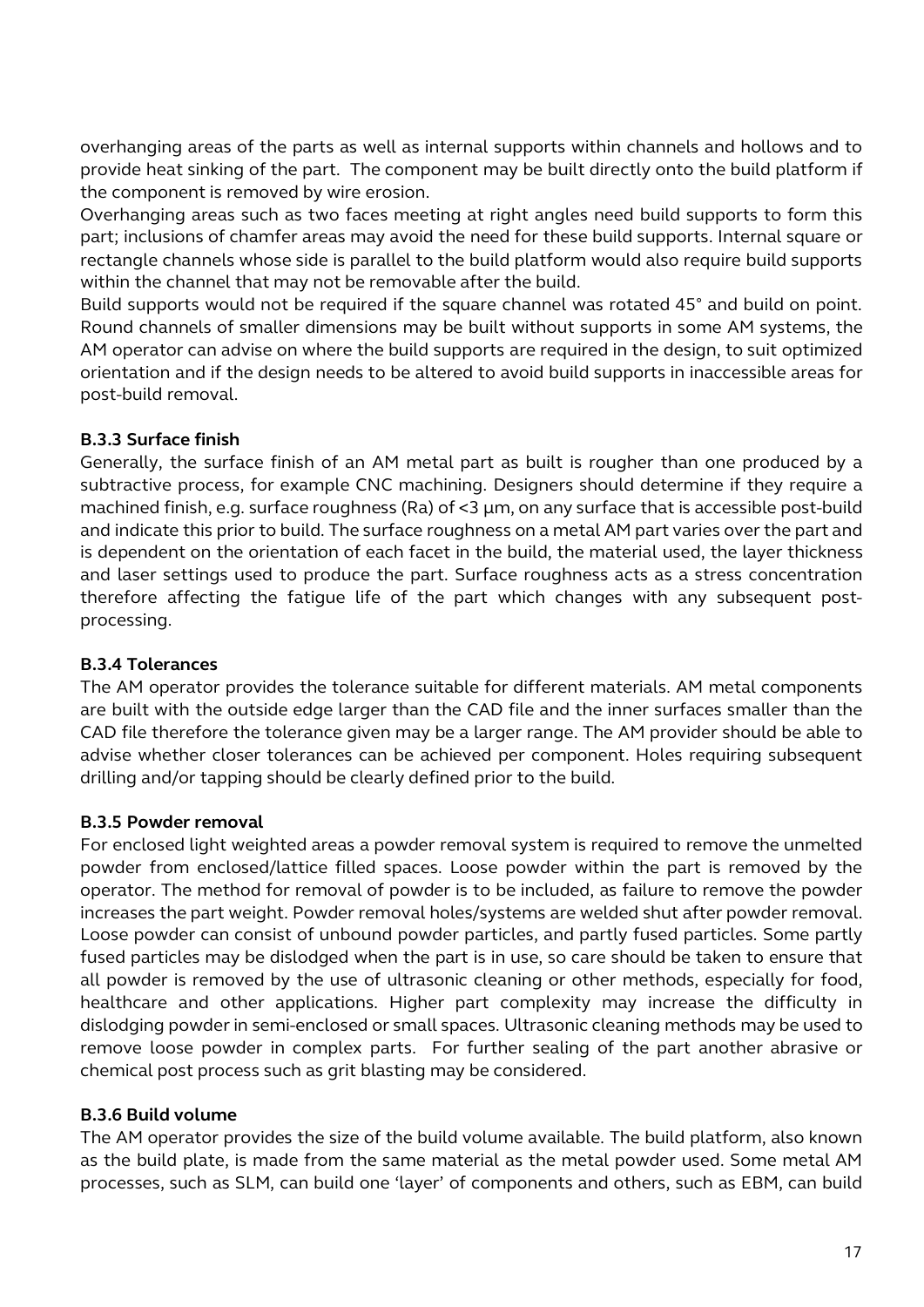multi layers of parts and fill the whole build volume. The AM operator can provide the optimal number of parts per build for their AM process.

#### **B.3.7 Part orientation**

As a general rule of thumb, a part is orientated to maximize the self-supporting parts of the component, i.e. without build supports. The AM operator orientates the part to suit their AM process, minimizing the number of additional build supports required. Part orientation can also be dependent on surface finish requirements for certain surfaces and internal channels.

#### **B.3.8 Part density**

The final density of metal AM components is dependent on the AM process used as well as the machine settings used by the AM operator. Discussion between the designer and AM operator can ensure that there is no effect on the part design. In general, component density may be from 95% to more than 99% dependent on the AM process used. The AM operator should advise on the part density of the different materials they use. Metal AM part density can also be decreased to produce components with lower part densities (e.g. porous metal/metal foam).

#### **B.3.9 Multiple parts assembly**

Build volumes vary between different SLM AM machines from small (50x50x80) mm to large (>2 m long). Parts which are larger than the available build volume may be sectioned into segments and then welded together to form the final part. The AM operator can advise on part separation points taking into consideration customer defined critical areas. Inclusion of alignment markers or tabs on the different component parts allows for ease of assembly.

#### **B.3.10 Part marking**

Identification marks or other symbols can be included in the part design and can be either embossed or debossed. Part production series marking should be agreed prior to production.

#### **B.3.11 Post-processing**

The following treatments should be considered:

a) Heat treatment

During metal AM, heat generated from the melting of the metal and its subsequent cooling results in stress within the AM component. Heat treatment can relieve this stress. Some materials require heat treatment following the build, while others do not. The heat treatment procedure required to alleviate the stress of different materials and to develop the required material microstructure/performance is set out in published standards. Hot isostatic pressing (HIP) treatment can reduce porosity and close non-surface penetrating pores. The AM operator should be able to provide details of any heat-treatment performed on the AM part.

#### b) Surface treatments

AM customers should detail any post-processing requirements (e.g. synthetic oil only if postmachining, or surface finish required for further treatment or process). The AM provider may offer different surface finishes and should be able to provide their available specifications. Specialist finishing companies may provide further finishes.

For metal AM the component may be supplied as built, where build supports have been removed and no further finishing has been employed. The overall colour of the parts is dependent on the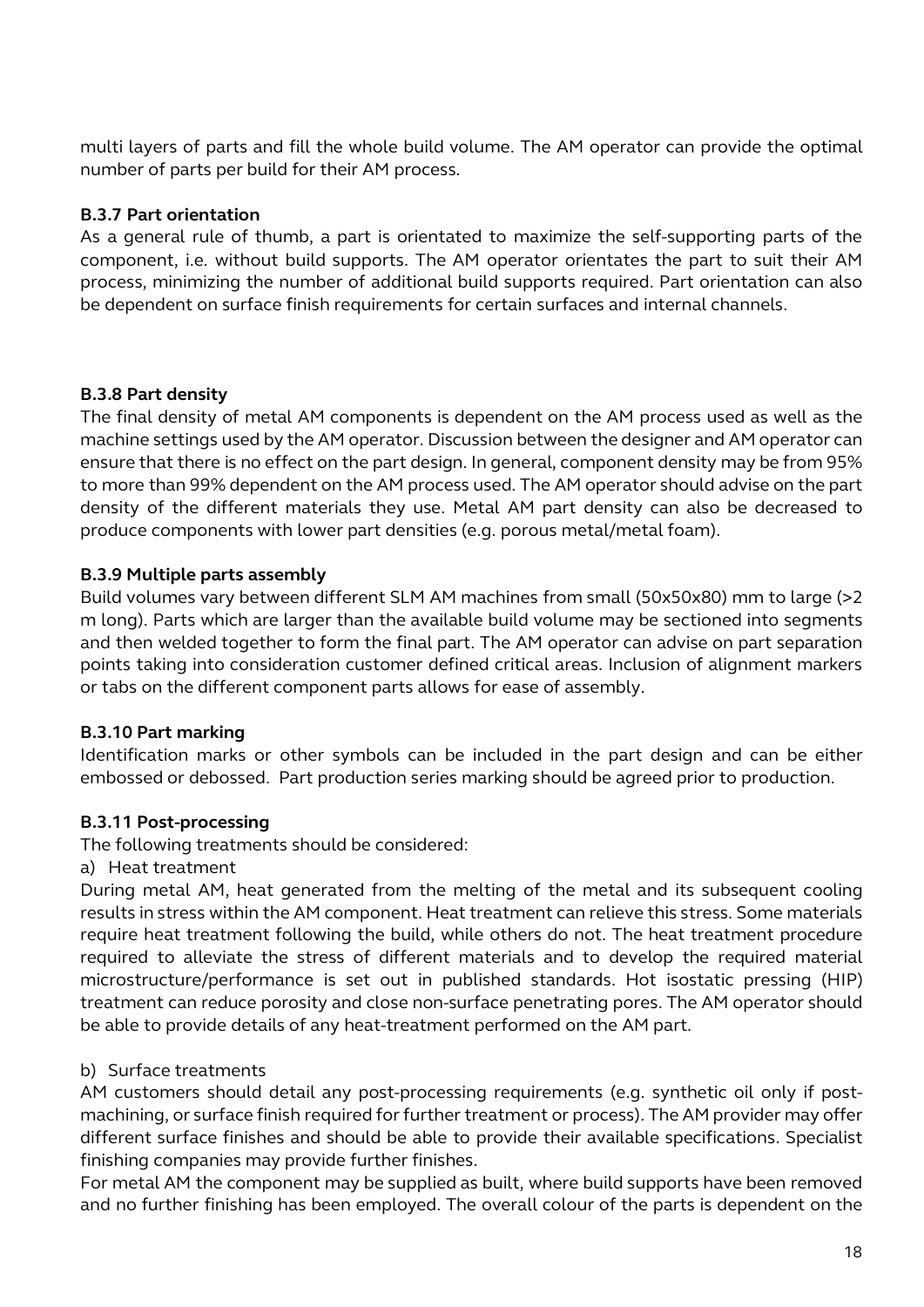material but in general is not shiny, rather a dull colour. Sand blasting or bead blasting can reduced the overall surface roughness of accessible surfaces. Parts may be supplied in either of these basic finishes.

Some critical surfaces may be machine finished (e.g. CNC, finishing depending on the accessibility to the surface in complex components). Mass finishing can be employed to reduce surface roughness including high energy and low energy processes to remove material and polish. Internal surfaces, such as inside channels, may not be as efficiently finished in these processes compared to external surfaces. Guidance should be sought as to the finish required by the end user and agreed with the AM operator or other service provider.

Other surface treatments may be used including electropolishing, or coatings etc. Advice should be sought if the metal AM components are to receive a post-processing process that may be affected by other post-processing (e.g. the use of mineral or non-mineral oil).

#### **B.4 DfAM - Component design**

The considerations outlined in **B.3**, as well as the requirements for subsequent testing of final component influences the final design of the 3D component. Specialized software can be utilized to optimize the design for lightweighting and stress and simulate the part for finite element analysis etc. as well as for production by AM. Most AM operators are able to advise on the suitability of the part design for their AM system and any areas which require alteration to suit AM.

*NOTE Further information is available from:* 

*https://www.d4am.eng.cam.ac.uk/publications/ProjectReports/D4AMLiteratureRepor[t \[4\].](https://www.d4am.eng.cam.ac.uk/publications/ProjectReports/D4AMLiteratureReport)*

#### **B.4.1 [Lead time](https://www.d4am.eng.cam.ac.uk/publications/ProjectReports/D4AMLiteratureReport)**

[In general, lead time is dependent on AM machine worklo](https://www.d4am.eng.cam.ac.uk/publications/ProjectReports/D4AMLiteratureReport)ad, build time, and post-processing time including finishing and delivery. For production runs of multiple parts the AM operator or supplier can advise on optimum number of parts for production run(s) and lead time.

#### **B.4.2 Intellectual property (IP)**

A non-disclosure agreement should be set up between all involved parties if required. Component designs created by the AM customer remain the IP of the designer. AM process methods remain the IP of the AM provider. Discussion of IP concerns and ownership should be discussed at the beginning of the relationship. Consideration should be given to the management of CAD files including the storage, transmission, and version control to prevent loss or alteration.

#### **B.4.3 Start of process**

The AM provider should provide the customer with an outline of available materials, AM process and build volume. The AM customer should discuss part specifications and post-processing requirements. A non-disclosure agreement may be sought before specific information is passed between the parties.

The AM end user should be advised of the AM provider's preferred CAD file formats and the CAD file is sent for initial assessment of the suitability of the design to be produced by metal AM process. The AM provider should discuss any design changes that might be required for the part to be produced. Any file defects or resolution issues may be identified at this stage.

If no 3D CAD drawing is available the AM provider may provide the service of drawing the 3D CAD design from a 2D drawing with specifications. For reverse engineered parts the original worn part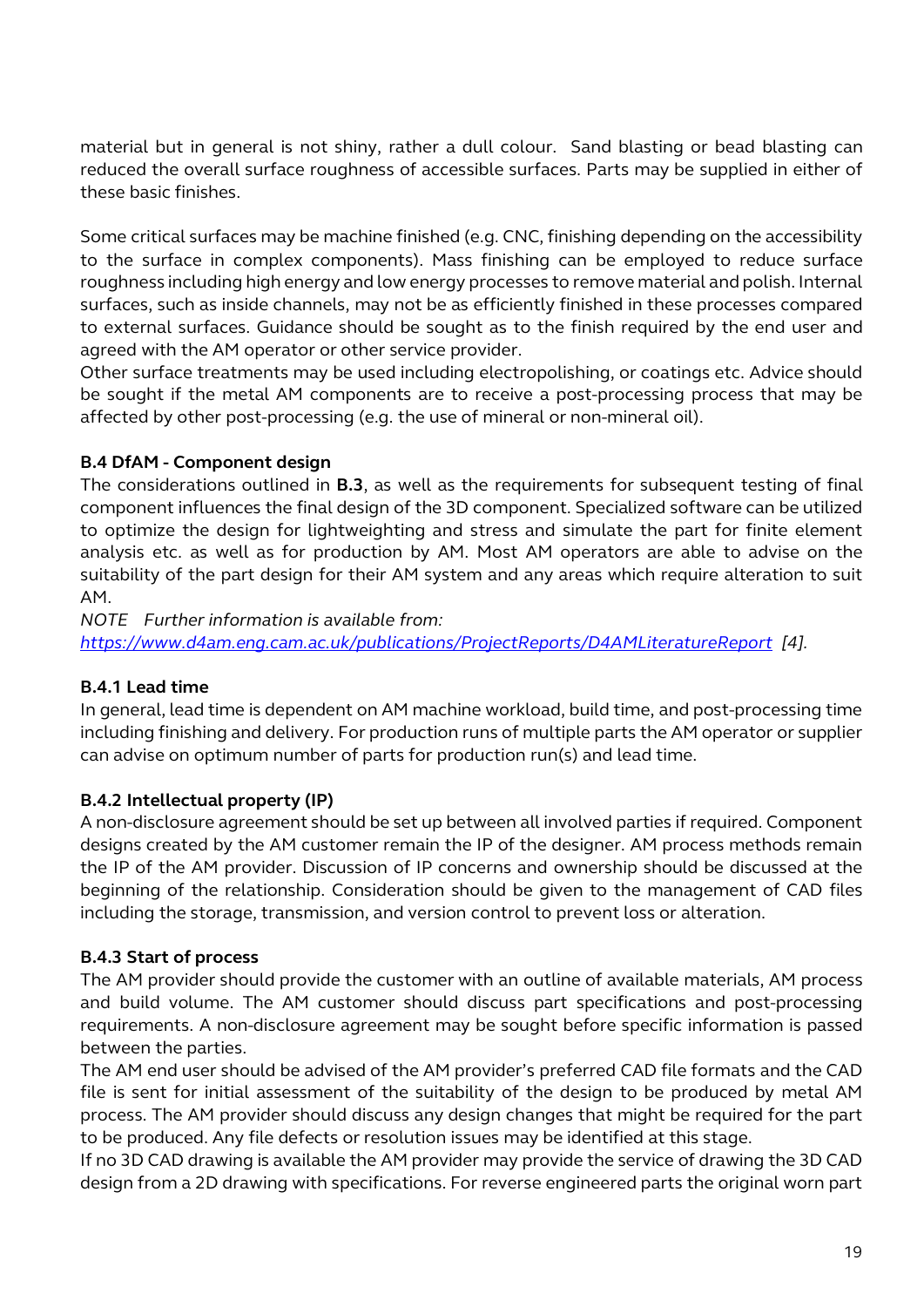could be scanned or measured to produce a 3D CAD file and this file adapted to reflect the part prior to wear and tear or original drawing specifications.

#### **B.5 Part specifications**

#### **B.5.1 Engineering drawing specification**

This drawing may include the items listed in Table B.1.

| Table B.1 - Engineering drawing specification elements |                                                                                 |  |
|--------------------------------------------------------|---------------------------------------------------------------------------------|--|
| Item                                                   | <b>Supporting information</b>                                                   |  |
| Material specification                                 | Material data sheet.                                                            |  |
| Part dimensions                                        | Hole diameters, tapping requirements etc. should be<br>stated.                  |  |
| Surface finish requirements                            | Critical surface roughness requirements should be<br>detailed.                  |  |
| Test requirements                                      | Any mechanical testing to be performed on<br>component, build test coupons etc. |  |
| Inspection requirements                                | Visual, mechanical ultrasonic etc.                                              |  |
| Part marking requirements                              | Details to be included.                                                         |  |
| If the part has been previously manufactured by AM:    |                                                                                 |  |
| Build orientation of                                   | As previously built, which may also include build                               |  |
| component                                              | supports.                                                                       |  |
| Layer thickness                                        | As previously built.                                                            |  |

#### **B.5.2 Development of specification**

The AM provider and customer should discuss the requirements. Feedback of part specifications and the AM capabilities for the chosen material and AM process could be given to further define the part specifications.

If the AM tolerance range initially offered is to be smaller, a part development service may be offered by the AM provider where a specified number of parts are produced in series to determine the achievable specification range. This may form part of a pre-production run process that would define AM machine settings, build orientations and supports as well as post-processing operations.

The AM provider and AM customer may review design changes and part specification development several times prior to production runs.

#### **B.6 Part production**

#### **B.6.1 AM process control documentation**

The documentation for process control required should be discussed between the customer and the AM operator. The customer should define any industrial sector requirements, component specifications, finish, testing, inspection, component marking requirements and material specification. The AM operator should be able to supply documentation relating to their management of the AM process which may include the AM equipment used, equipment maintenance, build platform, build volume, part orientation, process post-processing, inspection equipment, build environment, powder handling and management, build set up, training and procedures, quality assurance and health and safety requirements. The amount and nature of the documentation required to be supplied between the parties should be agreed prior to production.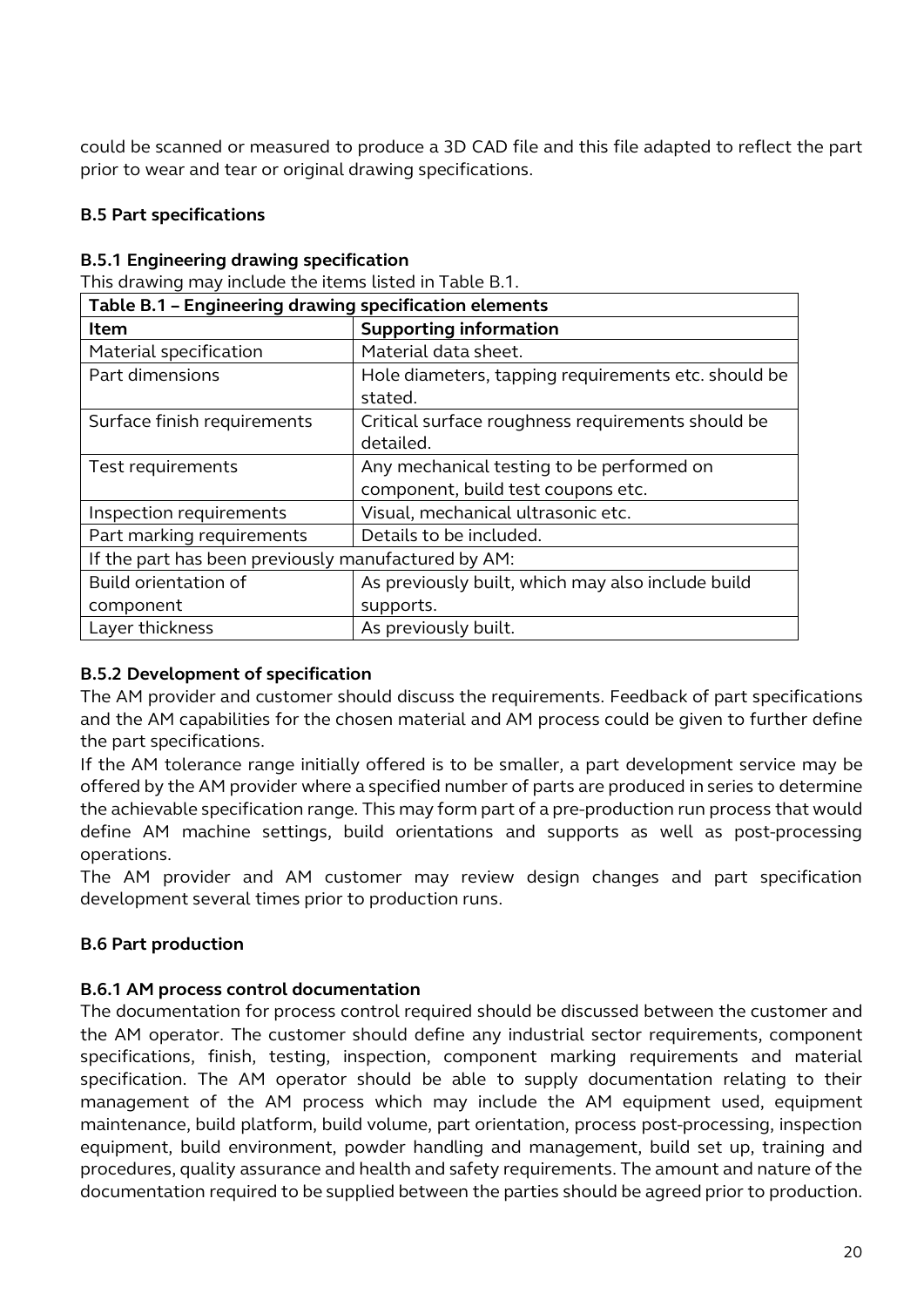#### **B.6.2 Material**

Details of the AM metal powder material specification should be given. Material certificates may be available. For post-processed material data sheets may be available. For within-production material data may be produced by the building of testing coupons for tensile strength, hardness etc.

Customers may request details of the AM providers' material testing process to establish process control. AM providers may provide production run test coupons as part of large production run processes. Making standard tensile specimens can provide a guide as to the material/build performance. Customers should request further information if required.

#### **B.6.3 Powder management**

Powder management documented processes may include the powder storage, the use and reuse rate, and volumes including added, used, recycled, and waste. Powder handling processes include the health and safety management and procedures for movement of powder and the conditions that the powder is maintained in the machine. In addition, all powder handling should follow the material manufacturers' guidance to prevent explosive risk and suitable PPE for prevention of health hazards.

Powder management processes include the sieving and recycling of unused powder, powder removal from the machine and subsequent powder removal from the completed parts and waste disposal. Material management processes include measurements to demonstrate that the material is within specification and may include sieving and composition changes,

#### **B.6.4 Powder cycle**

Powder delivery systems vary between different AM machines. During the build within each layer added, some of the powder is fully melted to form the build and anchor supports and the component. The remainder of the powder remains unmelted. After the build is complete the excess unmelted powder is removed from the build volume. It is usually sieved to remove oversized metal particles and particles that are within the powder particle size range are returned to stock. The AM operator determines the number of use cycles that the powder undergoes.

#### **B.7 AM machine process control**

The AM machine is serviced and maintained as per the manufacturer's guidelines. Calibration and maintenance should be carried out by relevant service providers. AM providers should be able to provide documentation of their health and safety measures, standard operation procedures for maintenance, operation, validation builds and cleaning.

#### **B.8 AM build specifications**

The AM operator should keep a record of the information listed in **B.8**. Which information is supplied to the customer is agreed between the parties. For production runs of parts the information should be included in the production process control documentation for the component to ensure that a repeatable build is possible.

• **File version:** The initial CAD file is altered by the AM operator in order to deliver part specifications. This may include the addition of material for attachment to the baseplate and subsequent removal from the build platform and removal of anchor supports. The dimensions of holes and or channels may be altered for post-processing (e.g. drilling of holes, channel dimensions etc.). The dimensions of the part may be altered to reduce the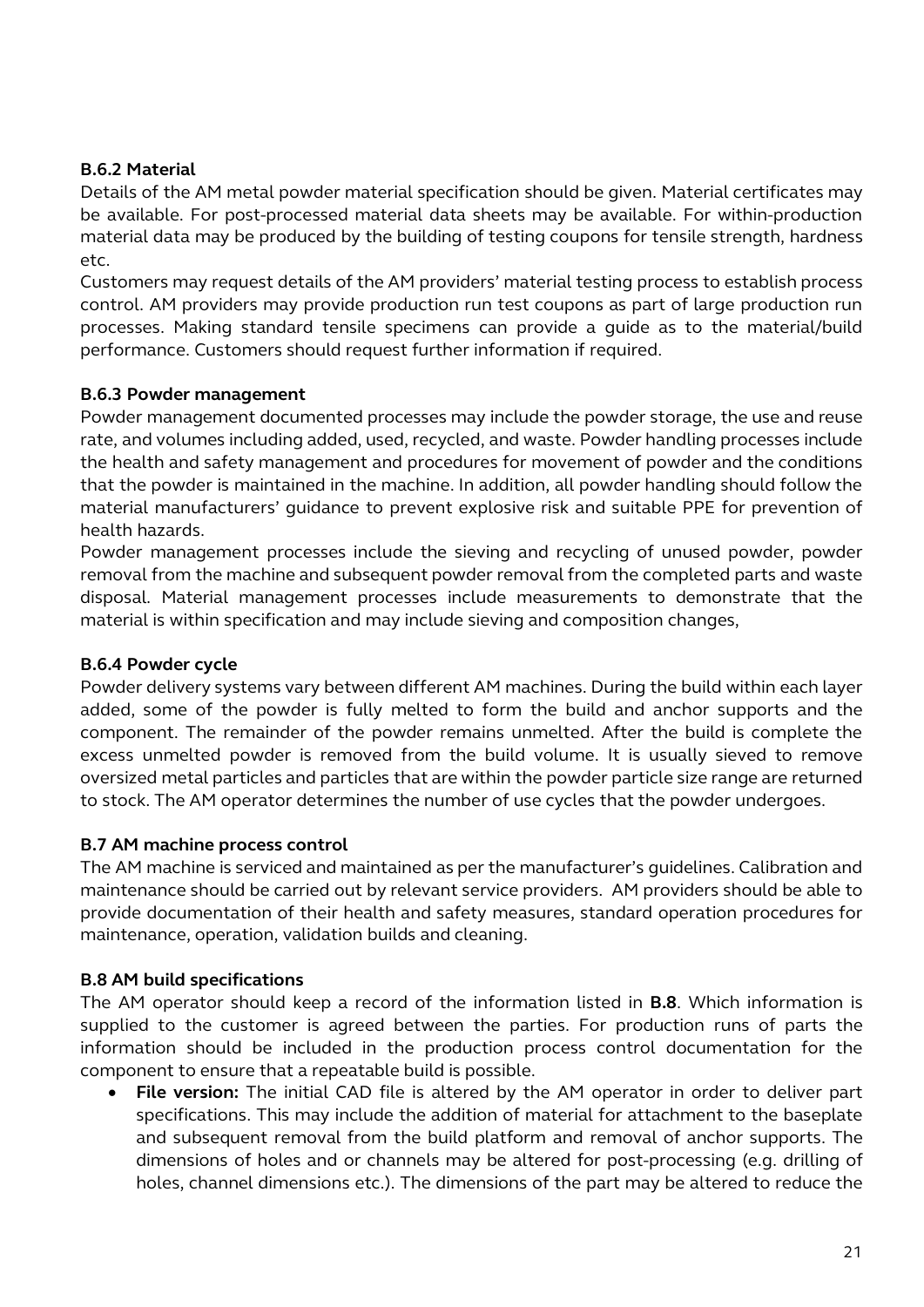tolerances in the final part. The correct file version should be noted and any changes made from the original recorded.

- **Component build details:** The build orientation should be optimized and recorded. The required build supports are added and the final part with supports, sliced using the appropriate software at the required layer thickness. The position on the build platform for each component should be noted in the x,y and z planes. Machine settings and software versions used for each component should be recorded.
- **Build testing coupons:** The type, orientation, and position on the build platform should be recorded. Testing process documentation for each type of coupon.
- **Powder removal:** The methods for powder removal from the build platform and components are described in the AM process documentation. Customer specific requirements should be noted and followed.
- **Heat treatment**: Details of the heat treatment employed should be recorded for each material.
- **Removal from build platform:** The method used to remove the components should be recorded.
- **Post-processing**: If the part is to be machined the customer provides information on use of synthetic or natural fluids. Methods and materials used in sandblasting or similar, mass surface finishing or any other treatments used is recorded.
- **Quality assurance:** For part specifications an agreed number and specific dimensions are measured for the component and these noted. For batch production runs an agreed specified number of components are to be inspected. Measurement methods are defined and measurements carried out per the process method.

#### **B.9 AM machine parameters**

#### **B.9.1 Build volume**

Build volume is the volume of the build space in the build chamber. AM machine types can offer build volumes from small (60x60x80) mm, medium (250x250x300) mm to large (800x400x500) mm.

#### **B.9.2 Build chamber**

Metal systems build chamber environment is usually argon or nitrogen filled with <0.1% oxygen and is heated to a temperature to suite the metallic material being used.

#### **B.9.3 Metallic powder**

SLM AM systems employ metallic powder with different sized particles typically (15-45) µm, and the size range and distribution can vary between materials and different AM processes. The combination of small, medium and larger powder particles allows for the powder to pack together closely in each powder layer. Materials include stainless steel, tool steel, aluminium, titanium, Inconel, brass, and other alloys.

#### **B.9.4 Layer size**

The layer size is typically 50 µm thick, out of an available range of (20-100) µm. Some AM processes can offer layer thickness of up to 200 µm. The AM manufacturer can advise on the optimal layer thickness for individual components. Generally, decreasing layer thickness increases the overall build time and increased layer thickness decreases build time. Layer thickness also affects the surface roughness.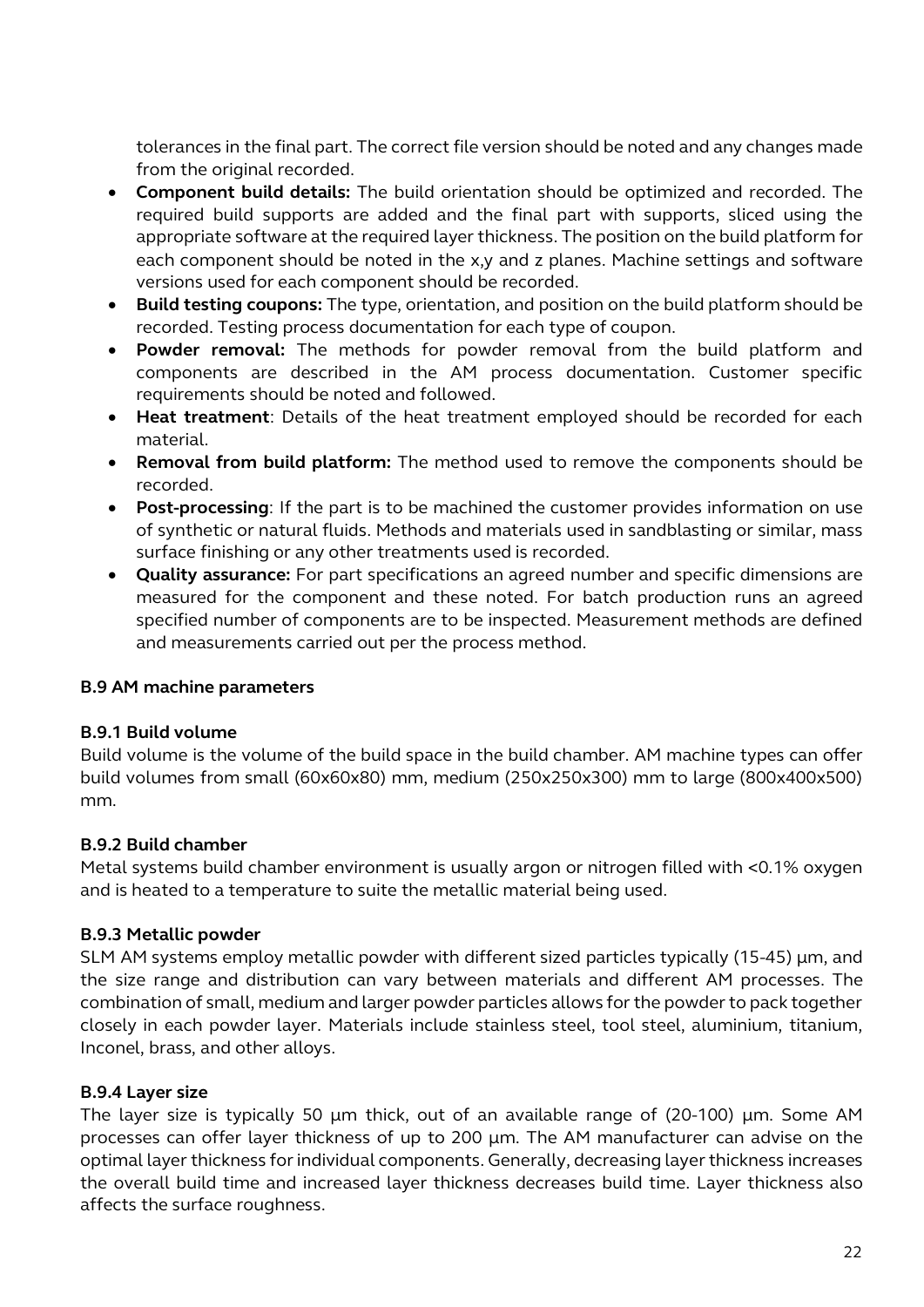#### **B.9.5 Build time**

The build time is made up of a combination of the time to lay down each powder layer, laser scanning time per layer, machine set up and cool down and removal of build platform from the machine.

#### **B.9.6 Machine settings**

For SLM machines the amount of powder melted by the laser in each component layer can be altered by changing the laser settings in open source AM systems. AM machine manufacturers should give guidance on the different laser settings to be used for different materials.

The following settings should also be considered:

- **Laser power** power settings are usually available in a range and are dependent on the laser type used as well the operational range suitable for each material.
- **Laser spot size**  the diameter of the laser at the point of contact with the powder layer. In general, spot size can range from (20-100) µm but the range can vary between machine types.
- **Laser spot distance**  the distance between successive areas of activity. This defines the overlap between areas melted by the laser. Alterations in spot distance can alter the amount of melted areas of weldpool overlap. The range is typically 20  $\mu$ m.
- **Boundary or outline**  the laser settings can include a boundary or outline where the laser follows the outside edge of the component area to be melted. It can be included or omitted depending on component specifications and can alter the surface finish of the part.
- **Hatching** the strategy that the laser follows to fill in the central area of the component within the outline or boundary. Hatching strategies include furrow where the laser path moves in straight lines, or in alternate directions like a furrowed field, and checked where the laser action fills in alternative squares in a different sequence. These different strategies are employed in order to reduce the heat generated in localized areas within the layer to reduce the overall heat stress in the part.
- **Build supports**  some AM machines allow different laser settings to be used for different build supports during the build.

#### **B.10 Part production stages**

The AM operator and customer should discuss and agree the following points:

- Materials available for metal AM and AM process outcomes, such as tolerances and surface finishes.
- Availability of CAD drawing of part, CAD formats and the suitability of initial CAD design for SLM AM.
- The need for a non-disclosure agreement and review of IP, if applicable.
- Customer defined part specifications and critical features such as tolerance on certain dimensions, surface finish on critical features, hole and tapping requirements, postprocessing and documentation requirements.
- AM operator feedback on CAD design suitability for AM, ability to meet part specifications and post-processing requirements, cost and lead time.
- Sample production service for part validation prior to a large production run, which the AM operator may offer to complete.
- Quality assurance, including criteria for dimension measurements and number of samples for part validation.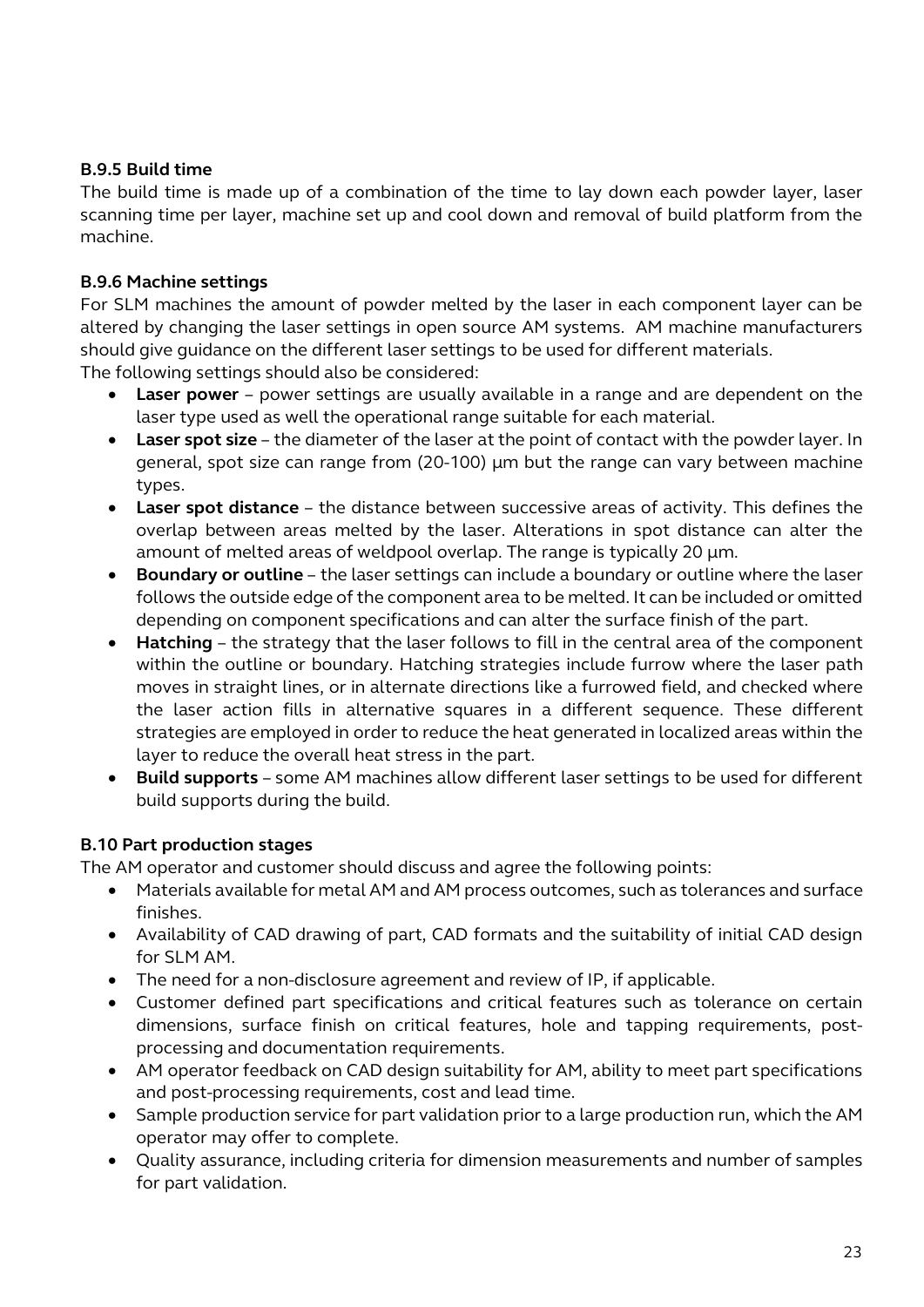• If necessary, contents of the process control documentation required to suit industrial compliance.

Following discussions the AM operator proceeds to:

- Define the optimal build orientation and build supports required to manufacture the part. For a production run, they define the optimal number of parts for the build platform, and record the part volume dimensions and position(s) on the build plate.
- Select the AM machine parameters settings for the part(s), slice CAD model and hatch with relevant software and upload to the machine. Proceed with build, using standard operating procedures and record all relevant process details.
- Remove excess powder from build platform, perform the relevant heat treatment process, remove parts from build platform and build supports. Post-process parts as per customer specifications and perform quality assurance.
- Despatch parts to the customer with agreed documentation, e.g. Certificate of Conformity.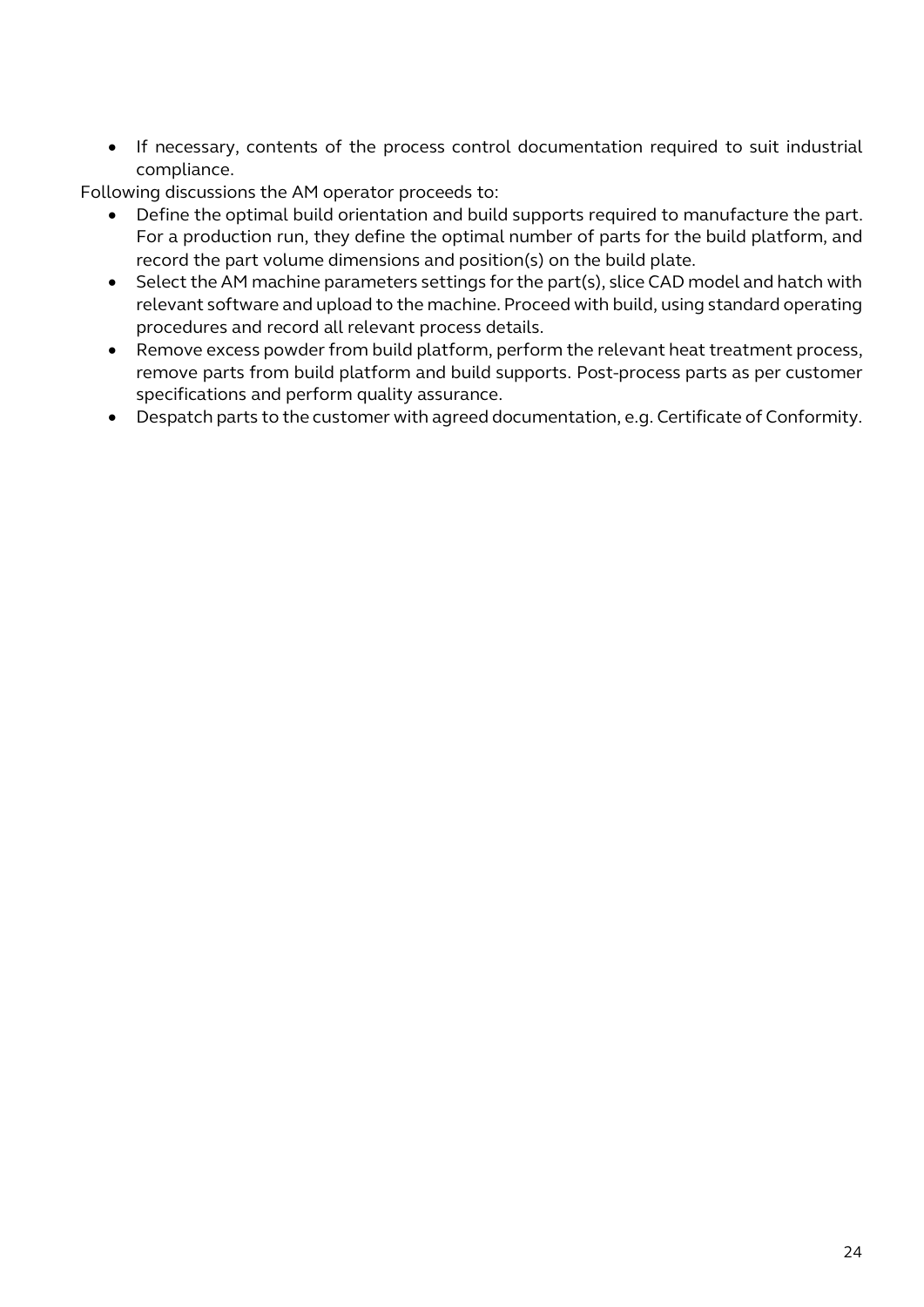# **Bibliography**

#### **Standards publications**

ISO 10303, *Automation systems and integration — Product data representation and exchange* BS EN ISO/ASTM 52915:2017, *Specification for additive manufacturing file format (AMF) Version 1.2*

AS 9100, *QMS for quality assurance in design, development, production, installation, and servicing*

#### **Other publications and websites**

[1] WOHLERS ASSOCIATES. *Wholer's Report 2018: 3D Printing and Additive Manufacturing*  State of the *Industry*. Available from: https://wohlersassociates.com/2018report.htm</u> [\[viewed](https://wohlersassociates.com/2018report.htm) [August 2018\].](https://wohlersassociates.com/2018report.htm) 

[\[2\] ADDITIVE MANUFAC](https://wohlersassociates.com/2018report.htm)TURING UK. Available from: http://am-uk.org/what-is-additivemanufacturing/ [\[viewed August 2018\].](http://am-uk.org/what-is-additive-manufacturing/) 

[\[3\] ADDITIVE MANUFACTURI](http://am-uk.org/what-is-additive-manufacturing/)N UK. *Additive Manufacturing UK National Strategy 2018-25*. Available from: http://am-uk.org/project/additive-manufacturing-uk-national-strategy-2018-25/ [\[viewed August 2018\].](http://am-uk.org/project/additive-manufacturing-uk-national-strategy-2018-25/)

[\[4\] PRADEL, PATRICK, ZHU ZICHENG, BIBB RICHARD AND MOU](http://am-uk.org/project/additive-manufacturing-uk-national-strategy-2018-25/)LTRIE JAMES, DESIGN MANAGEMENT GROUP. *Designing end use components for additive manufacturing: Navigating an emerging field*. University of Cambridge, Institute of Manufacturing, 2017. Available from: https://www.d4am.eng.cam.ac.uk/publications/ProjectReports/D4AMLiteratureRepor[t \[viewed](https://www.d4am.eng.cam.ac.uk/publications/ProjectReports/D4AMLiteratureReport)

[August 2018\].](https://www.d4am.eng.cam.ac.uk/publications/ProjectReports/D4AMLiteratureReport)

[5] JACOBS, P. *[Rapid Prototyping & Manufacturing: Funda](https://www.d4am.eng.cam.ac.uk/publications/ProjectReports/D4AMLiteratureReport)mentals of StereoLithography*. SME, Dearborn, MI, 1992.

[6] 3MF CONSORTIUM. Available from: https://3mf.io [\[viewed Augus](https://3mf.io/)t 2018].

[7] REED, K et al. *The Initial Graphics Exchange Specification (IGES) Version 5.1*. 1991.

[8] MARJUDI et al. *A Review and Comparison of IGES and STEP*. World Academy Of Science, Engineering And Technology Vol. 62, 2010.

[9] KRUTH ET AL. *Binding Mechanisms in Selective Laser Sintering and Selective Laser Melting*. Emerald Group Publishing Limited, 2005.

[10] TWI LTD. *Laser metal deposition*. Available from:

http://www.twiadditivemanufacturing.com/capabilities/metal-processing/laser-metal-deposition/ [\[viewed August 2018\].](http://www.twiadditivemanufacturing.com/capabilities/metal-processing/laser-metal-deposition/)

[11] INOVAR COMMUNICATIONS LTD. *[Metal AM: Metal additive manufacturing](http://www.twiadditivemanufacturing.com/capabilities/metal-processing/laser-metal-deposition/) processes*. Available from: http://www.metal-am.com/introduction-to-metal-additive-manufacturing-and-3d-printing/metal-additive-manufacturing-processes/ [\[viewed August](http://www.metal-am.com/introduction-to-metal-additive-manufacturing-and-3d-printing/metal-additive-manufacturing-processes/)